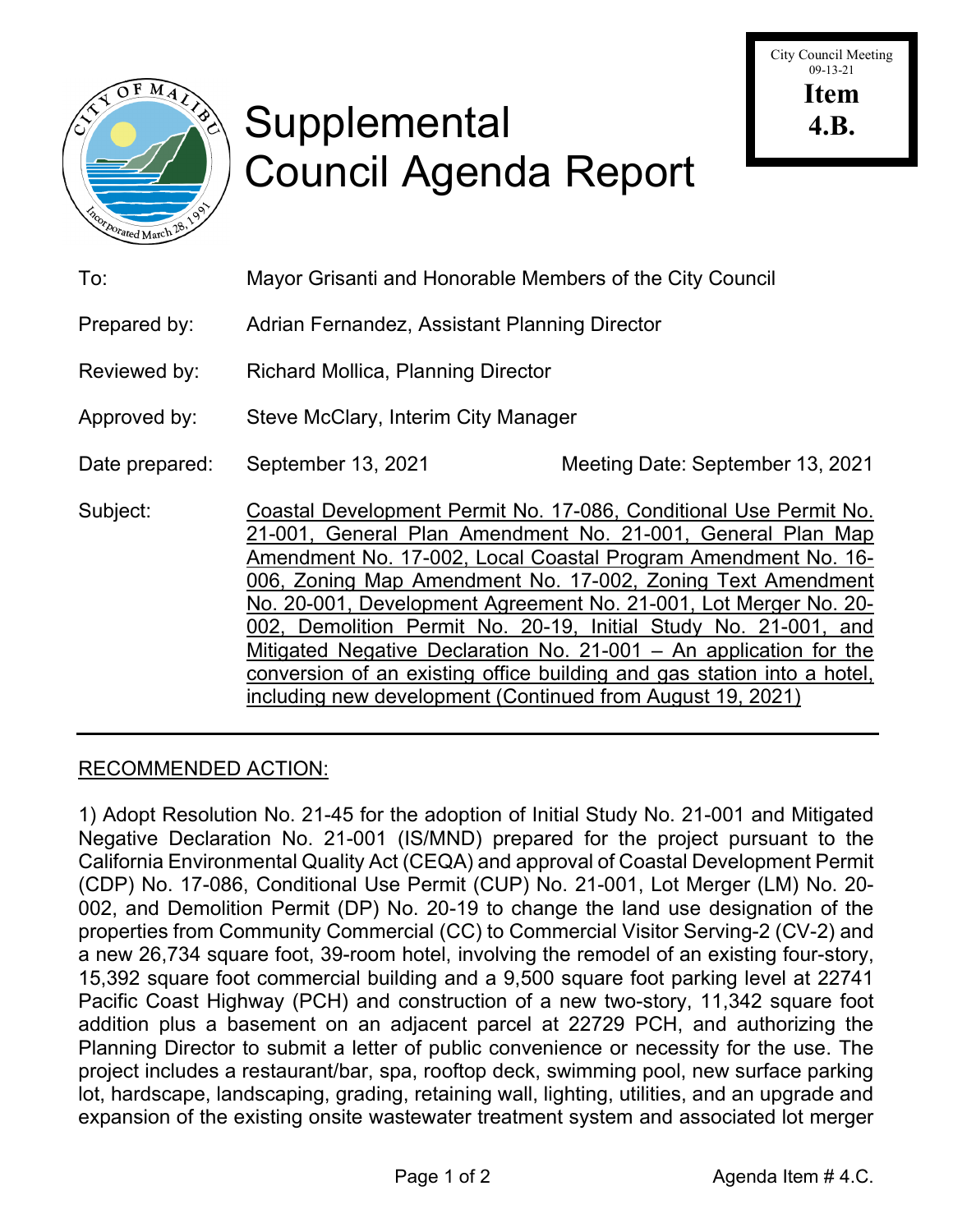of the two involved in the CC zoning district at 22741 and 22729 Pacific Coast Highway (Grey Granite, LLC; Las Tunas Beach, LLC; and Sea View Terrace, LLC).

2) Adopt Resolution No. 21-46 for approval of General Plan Amendment (GPA) No. 21- 001 and General Plan Map Amendment (GPMA) No. 17-002.

3) After the City Attorney reads the title of the ordinance, introduce on first reading Ordinance No. 491 (Attachment 3) for Local Coastal Program Amendment (LCPA) No. 16- 006, Zoning Map Amendment (ZMA) No. 17-002, Zoning Text Amendment (ZTA) No. 20- 001, and Development Agreement (DA) No. 21-001 to rezone the properties from Community Commercial (CC) to Commercial Visitor Serving-Two (CV-2), a new Sea View Hotel Overlay District with associated development standards, including the proposed floor area ratio of 0.52 for the public benefits provided by the project for the Sea View Hotel Overlay District.

4) Direct staff to schedule second reading and adoption of Ordinance No. 491 for the September 27, 2021 Regular City Council meeting.

The matter would subsequently be submitted to the California Coastal Commission (CCC) for certification of the LCPA.

DISCUSSION: The City Attorney's office made a few additional edits to the Development Agreement pursuant to comments made at the August 19, 2021 City Council meeting. These edits are depicted in track changes in the attached Development Agreement.

EXHIBIT: Redlined Development Agreement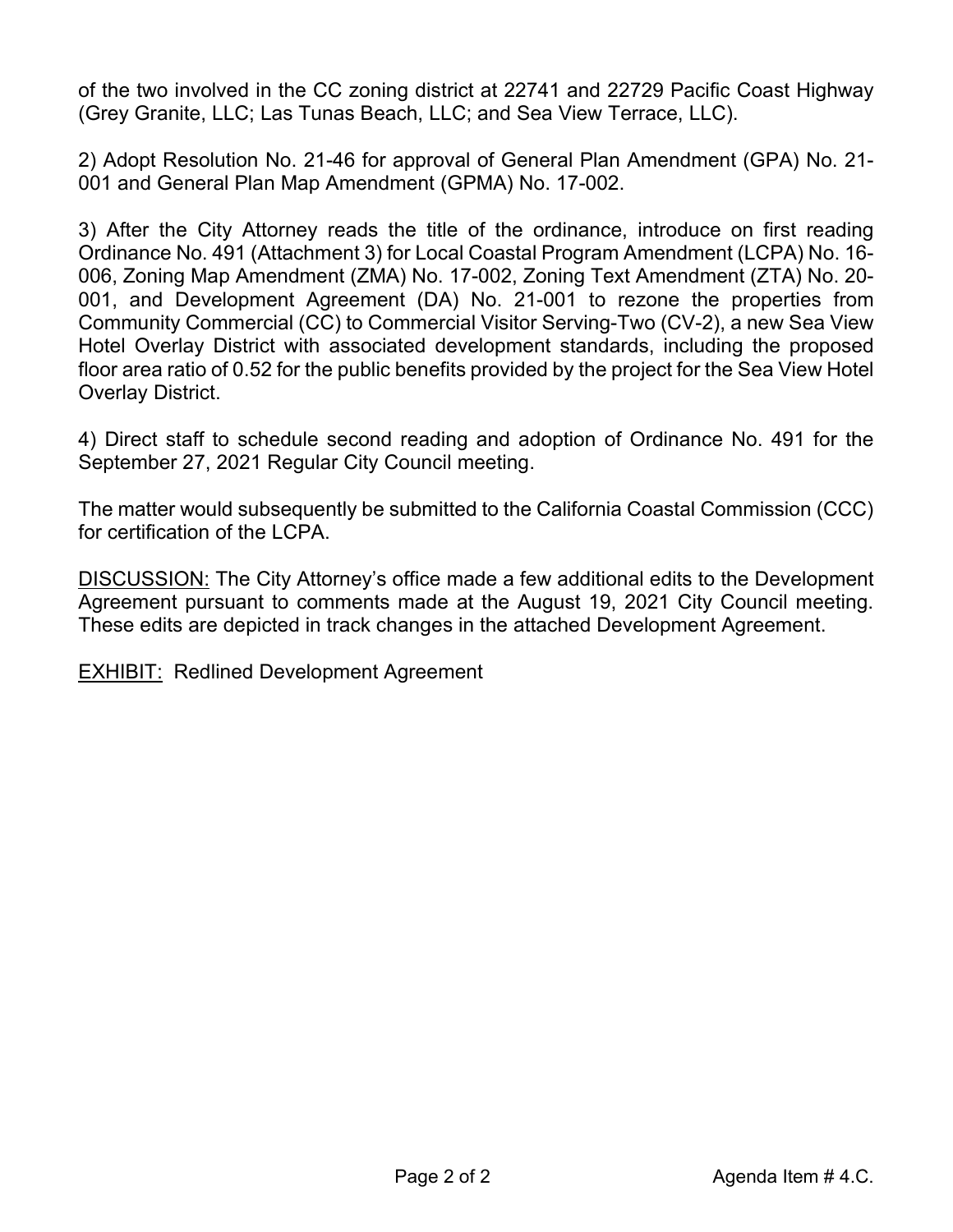#### **XIII.**

# **SEA VIEW HOTEL DEVELOPMENT AGREEMENT**

This Development Agreement (Agreement") is entered into on this \_\_\_\_ day of  $\Box$ , 2021, by and between the following entities:

- 1. City of Malibu ("CITY"), a general law city duly organized and existing under the laws of the State of California, and
- 2. Sea View Terrace LLC, Las Tunas Beach LLC, and Grey Granite LLC; jointly and severally, which are authorized to do business in the State of California and shall be referred to herein as "SEA VIEW."

CITY and SEA VIEW may be referred to individually as "Party" and collectively as "Parties."

# **1. RECITALS**

This Agreement is made with respect to the following facts and for the following purposes, each of which is acknowledged as true and correct by the Parties:

- 1.1. SEA VIEW has submitted an application to CITY for the development of two parcels of land located at 22729 and 22741 Pacific Coast Highway, Malibu, California (the "Parcels.") The parcel located at 22729 Pacific Coast Highway shall be referred to herein as "Parcel A," and the parcel located at 22741 Pacific Coast Highway will be referred to herein as "Parcel B." The Parcels are described more specifically below and in Exhibit A, attached. A map showing the location of the Parcels is attached as Exhibit B. The application is for the project (the "Project") described hereinafter and more specifically shown on the approved Project plans and by the City-approved construction plans.
- 1.2. The Project consists of the following elements:
	- A. A 39-room hotel with a restaurant and associated facilities.

The Project will include the remodel of an existing commercial building on Parcel B, located at 22741 Pacific Coast Highway,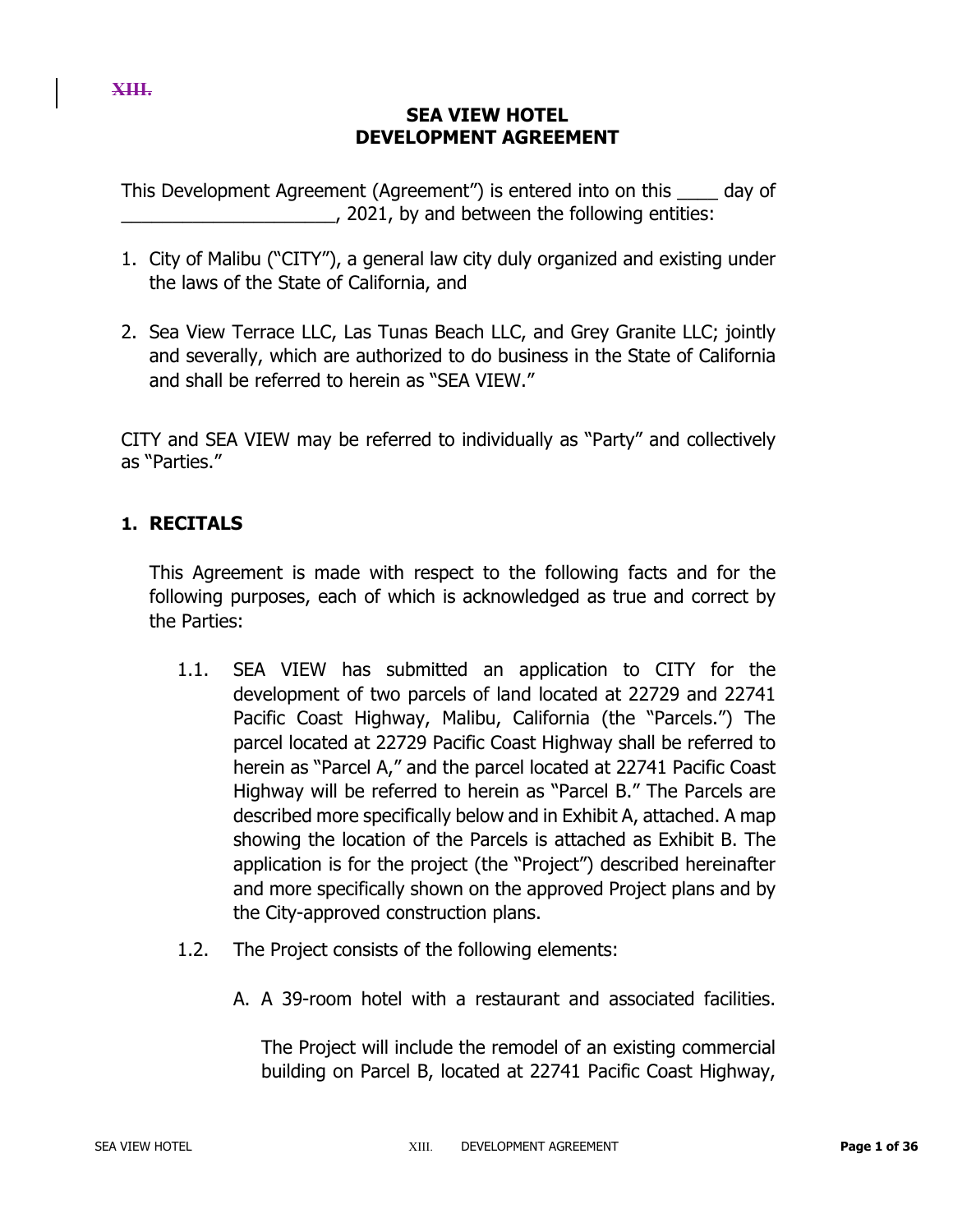and the construction of a new building on Parcel A, located at 22729 Pacific Coast Highway. Parcel A is immediately adjacent to Parcel B on the entire west side and north side of Parcel A.

Parcel A and Parcel B will be merged together as a condition of the project's approval by the City and the California Coastal Commission.

The merger of the Parcels will occur prior to the City's issuance of the construction permits required to build the Project.

The operation of the hotel will include a Conditional Use Permit for the serving of alcoholic beverages in the restaurant, the guest rooms and decks, and the rooftop deck.

The hotel design includes setback modifications and other modifications to the City's general commercial development standards, which are being made for the hotel to function properly and legally.

The proposed hotel design features, and modifications to the City's general commercial development standards, are justified and are included in the plans that are approved by the City of Malibu.

- B. An Amendment to CITY's zoning map and Local Coastal Program (LCP) land use map changing the land use designation from Community Commercial ("CC") to Commercial Visitor Serving-2 ("CV-2").
- C. An Amendment to CITY's General Plan and Local Coastal Program (LCP) as stated below:
	- 1) The LCP Land Use Plan will be amended as follows: the designated land use of the Parcels will be changed from a Community Commercial use, ("CC"), to a Visitor Serving Use ("CV-2").

The reason for the land use change is to allow for the development of a hotel on the Parcels and CV-2 is the only land use category that will permit a hotel use.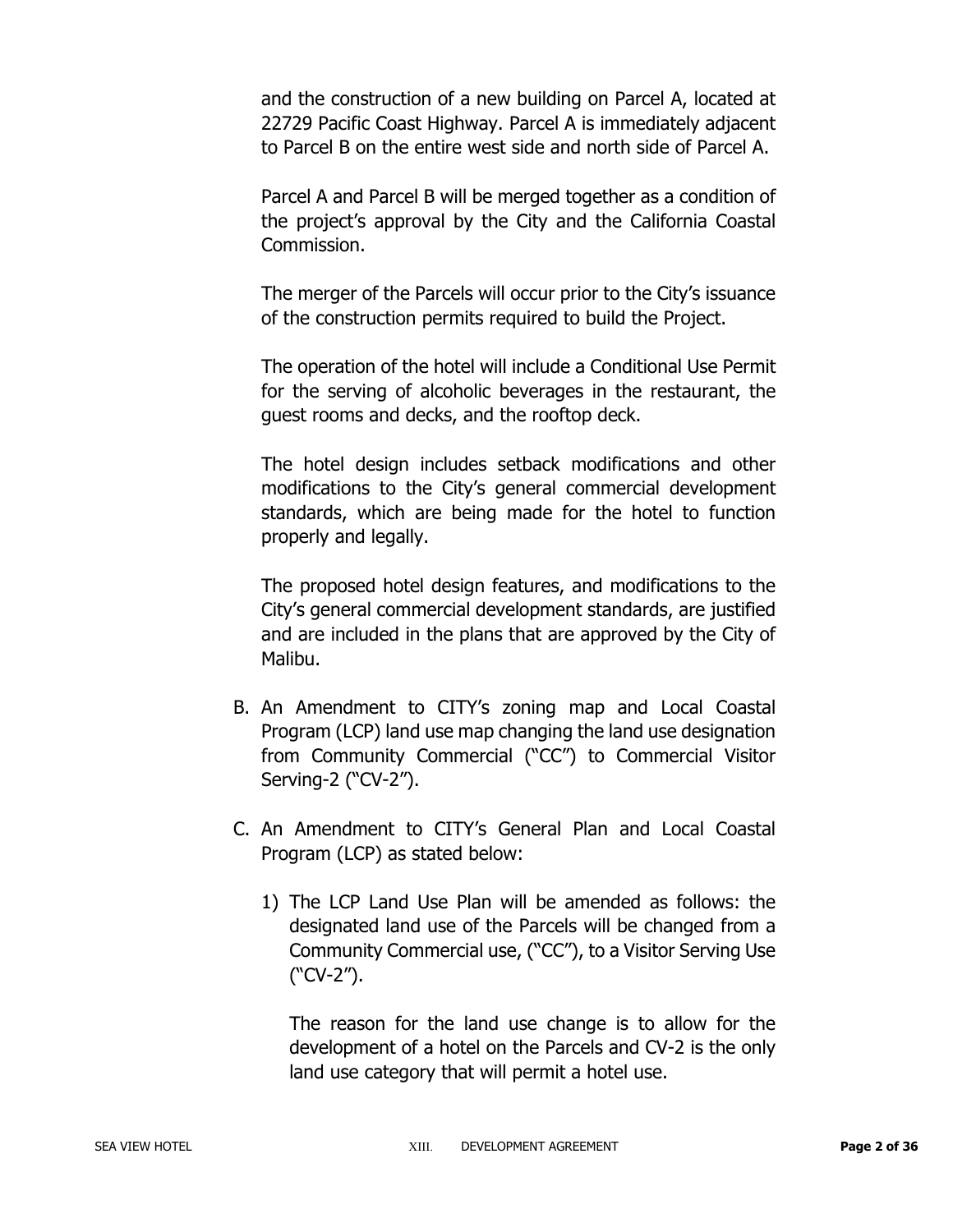2) A provision in Malibu's General Plan and LCP Land Use Plan, Section 30244, subsection C-2, under the heading "Commercial Visitor Serving (CV)", which limits the maximum Floor Area Ratio, will not apply to the Project Parcels if approved as detailed in Malibu City Council Resolutions nos. 21-45, 21-46 and Ordinance no. 491. This provision will facilitate the economic viability for the 39 room hotel which will achieve the goals, objectives and policies specified in Malibu's General Plan and LCP. The requested LCP amendment is required because of the existence of a situation in which the current legal permitted uses of the parcels can achieve only a fraction of the goals and objectives specified in the CITY's General Plan and LCP when compared to the proposed hotel use.

Page 1-48 of Malibu's General Plan states that "Visitor Serving uses such as motels and hotels shall be consistent with compatible accessory uses, shall protect the surrounding properties, shall ensure safe traffic circulation, and shall promote economically viable visitor serving areas of the City."

- D. The proposed Project and any modification to the Project will be implemented in accord with the provisions of Malibu City Council Resolutions nos. 21-45, 21-46 and Ordinance no. 491 (which include this Development Agreement and the Sea View Hotel Overlay District) all of which are an integral part of the Project approval and the terms of the future development of the land contained in Parcel A and Parcel B, and which are incorporated here by reference.
- 1.3. Government Code §65864, et seq. authorizes CITY to enter into binding development agreements such as this Agreement with persons having legal or equitable interests in real property in order to, among other things, provide certainty in the approval of development projects so as to strengthen the public planning process, encourage private participation in comprehensive planning, provide needed public facilities, make maximum efficient utilization of resources at the least economic cost to the public and avoid waste of resources escalating the cost of development to the consumer. This Agreement provides assurances to SEA VIEW that,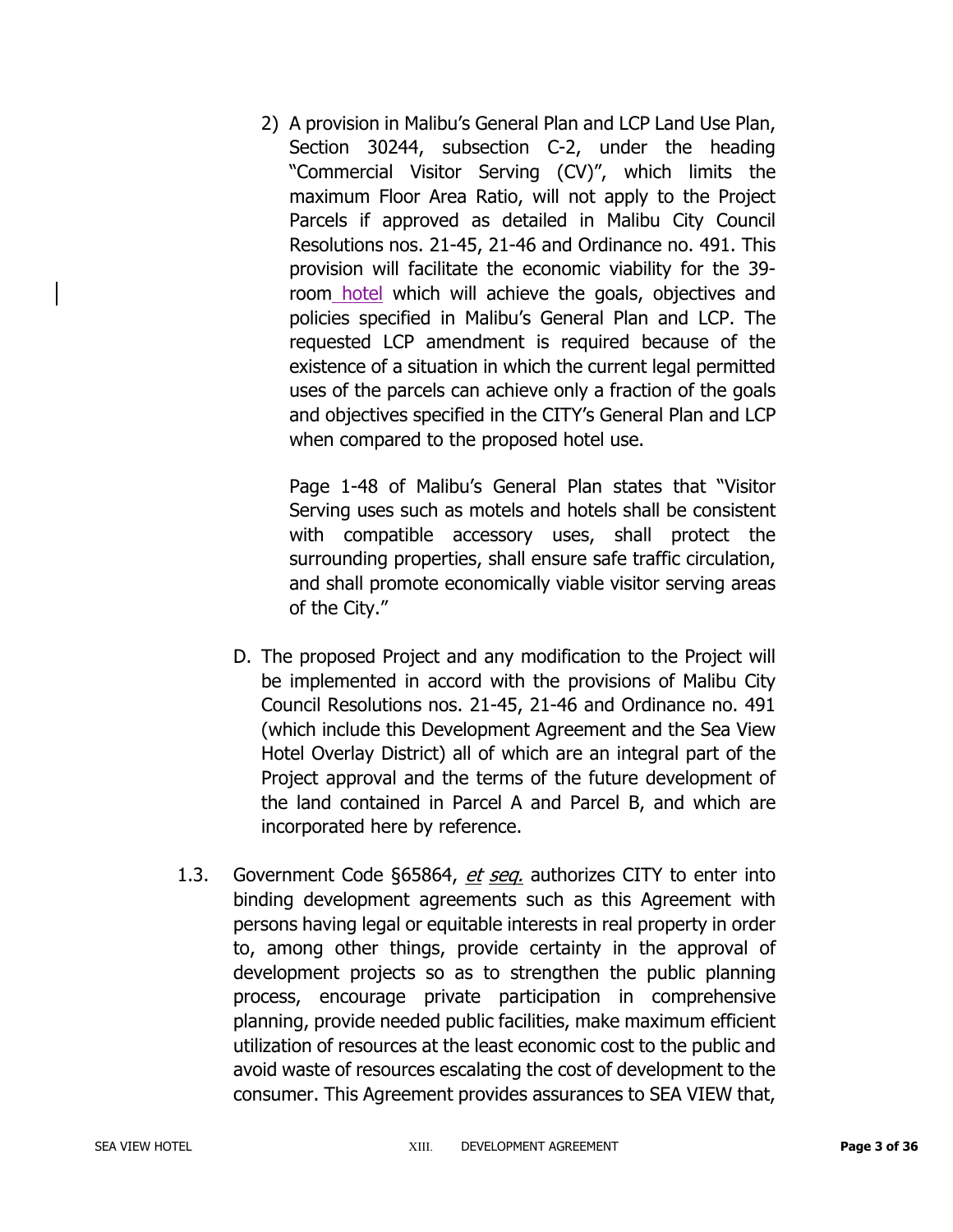if the Project is approved, during the term of this Agreement it may be implemented in accord with Ordinance no. 491 (approving a Zoning Text Amendment, creating the Sea View Hotel Overlay District and CITY's official policies, ordinances, rules and regulations in force as of the date Ordinance no. 491 was approved by the City Council;

- 1.4. Pursuant to Government Code §65865, CITY has adopted rules and regulations for consideration of development agreements, and proceedings have been taken in accordance with CITY's rules and regulations;
- 1.5. By entering into this Agreement, CITY shall bind future City Councils of CITY by the obligations specified herein and limit the future exercise of certain of its governmental and proprietary powers to the extent specified in this Agreement and permitted by law;
- 1.6. The terms and conditions of this Agreement have been reviewed by SEA VIEW, CITY and the City Council. CITY and SEA VIEW acknowledge and agree that the consideration to be exchanged pursuant to this Agreement is fair, just and reasonable;
- 1.7. This Agreement and the Project which is the subject of this Agreement are consistent with the goals and objectives in the CITY's General Plan, and its LCP;
- 1.8. All actions taken and approvals given by CITY have been duly taken or approved in accordance with all applicable legal requirements for notice, public hearings, including hearings by the planning commission and legislative body, findings, votes, and other procedural matters;
- 1.9. Development of the Project will further the comprehensive planning objectives by achieving the goals and objectives specified in CITY's General Plan and LCP, which include the following:
	- 1.9.1. Potential reduction of traffic on Pacific Coast Highway. An accredited California State licensed Traffic Engineer's study shows the uses of the existing building, including a spa, salon, doctor's offices, a gym and other businesses currently generate more traffic on PCH than the proposed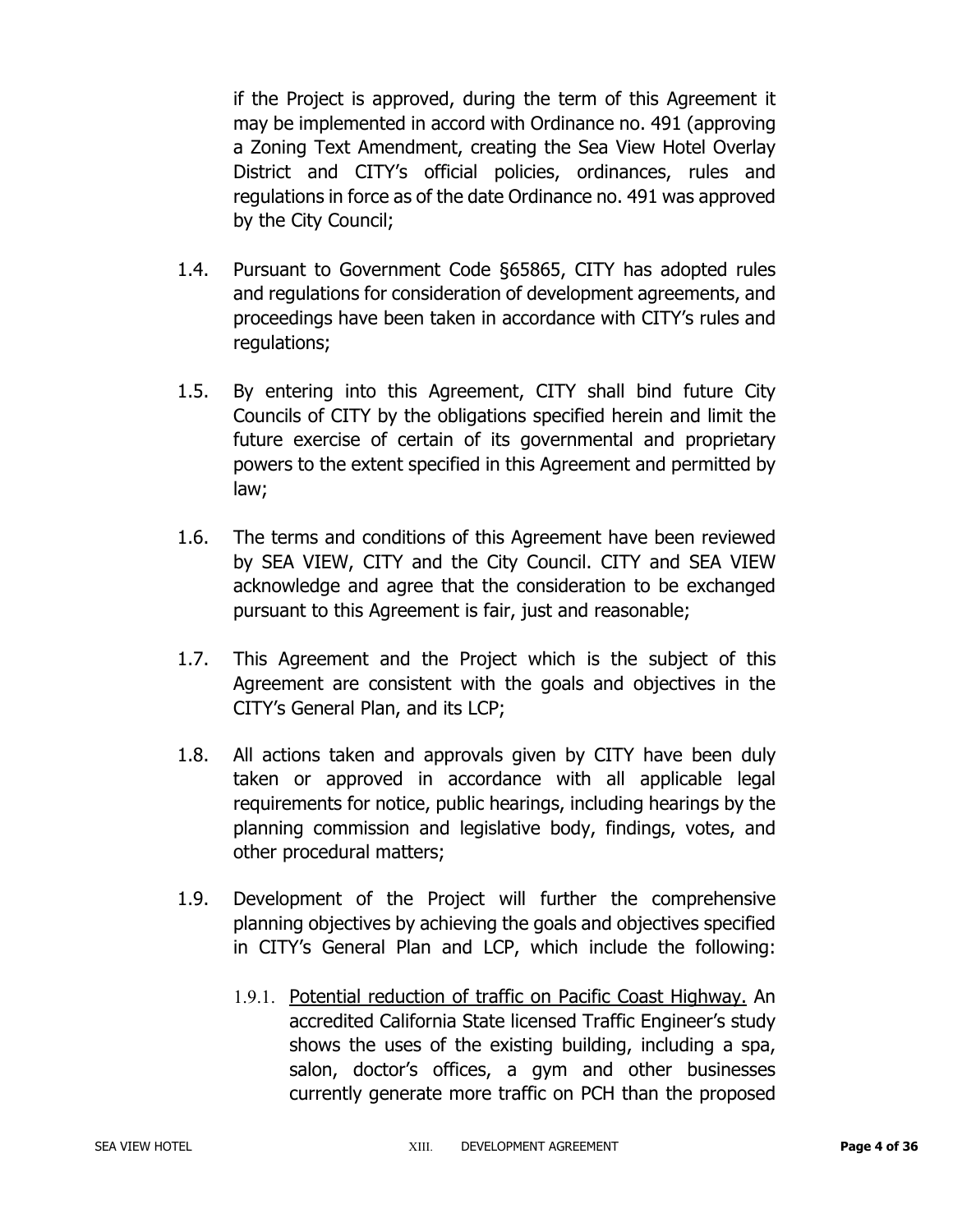39-room hotel will generate when constructed and operated in accordance with this Development Agreement.

- 1.9.2. The Project will reduce the number of existing active driveways permitting vehicles to enter and exit Pacific Coast Highway by 50%. The westerly access drive will also be available to emergency vehicles and large trucks.
- 1.9.3.1.9.2. The proposed project is consistent with the character of the the neighborhood.

The proposed hotel is located in a commercial district in the CITY; there is a public crosswalk and stop light within  $220 \pm$ feet of the proposed hotel, which will allow visitors to cross PCH safely to a 10-foot-wide public access to the beach; many restaurants and historical places of interest are within easy walking distance of the proposed hotel site including Nobu Restaurant, the Malibu Pier, the Adamson House, the Malibu Lagoon, and Surfrider Beach.

1.9.4.1.9.3. The proposed project will improve the visual resources as seen by travelers on Pacific Coast Highway. The parcel that contains the remaining structures from the abandoned Shell Gas Station has been identified by the City Planning Department as a "visual blight", and the hotel project will eliminate this blight.

> The project will also landscape the 20 feet adjoining PCH, excepting the access drives.

> In addition to the above, the hotel structure will be located 46+ feet from Pacific Coast Highway, which is almost twice the required front yard setback if Parcel A were to be developed independently of Parcel B; this setback will increase the openness of the peripheral view of travelers on PCH.

1.9.5.1.9.4. The hotel will increase funding for low to moderate overnight accommodations. The Project will include a component to increase lower cost overnight visitor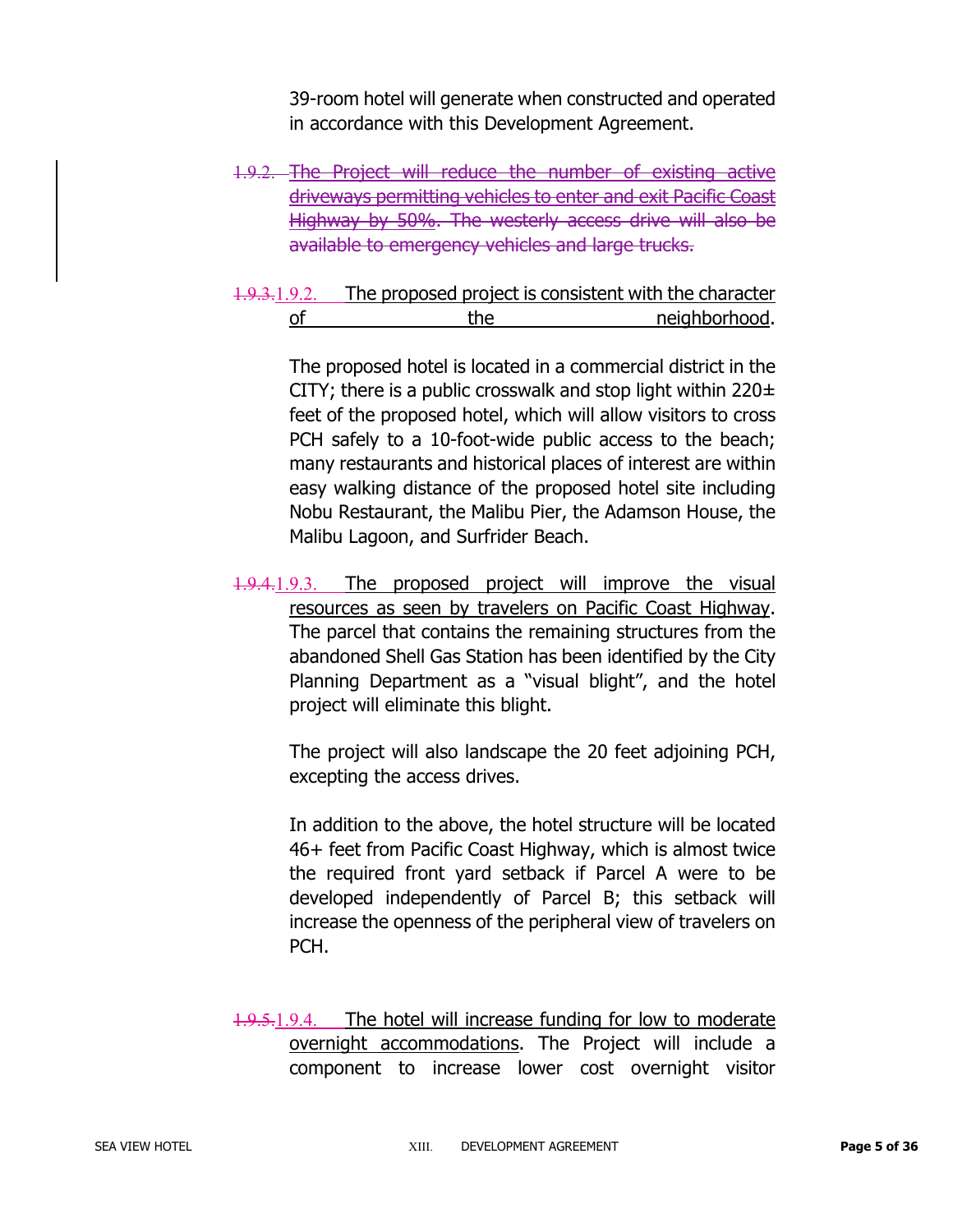accommodations in accord with CITY's LCP, LIP Section 12.11, "New Luxury Overnight Accommodations."

1.9.6.1.9.5. The hotel will generate funds that can be used to assist the City in providing benefits and amenities for its citizens and the general public. Such funds will be generated by a combination of a payment of \$800,000, which shall be paid to the City prior to the issuance of any construction permits for the Project, and additional Transient Occupancy Tax generated by the hotel which SEA VIEW has represented to be expected to be more than \$1,300,000 every year.

# 1.9.7.1.9.6. The Project will increase short term visitor serving overnight accommodations.

The City has 27 miles of shoreline with beautiful beaches and mountains, however the City has only one small, 47 room hotel and five motels. The hotel was approved  $32\pm$ years ago before Malibu incorporation and the motels were constructed over 50 years ago. Three of the motels have been remodeled and 8 rooms were eliminated in the process.

The need for additional short-term overnight accommodations is verified by the increase in Airbnb shortterm rentals in Malibu's Rural Residentially Zoned areas.

# 1.9.8.1.9.7. The Project will have the collateral effect of increasing the City's firefighting capability.

The owner of the hotel project will pay for the design and participate in the cost of installing a new 20" diameter check valve near the intersection of Topanga Canyon Road and PCH so water from two water tanks containing  $4.0\pm$  million gallons of water close to the top of Topanga Canyon can provide additional water flow into the major water main in PCH during times of an emergency. The cost of replacing the check valve is estimated to be \$400,000 to \$500,000.

1.9.9.1.9.8. The Project will provide emergency overnight accommodations to Malibu's residents during times of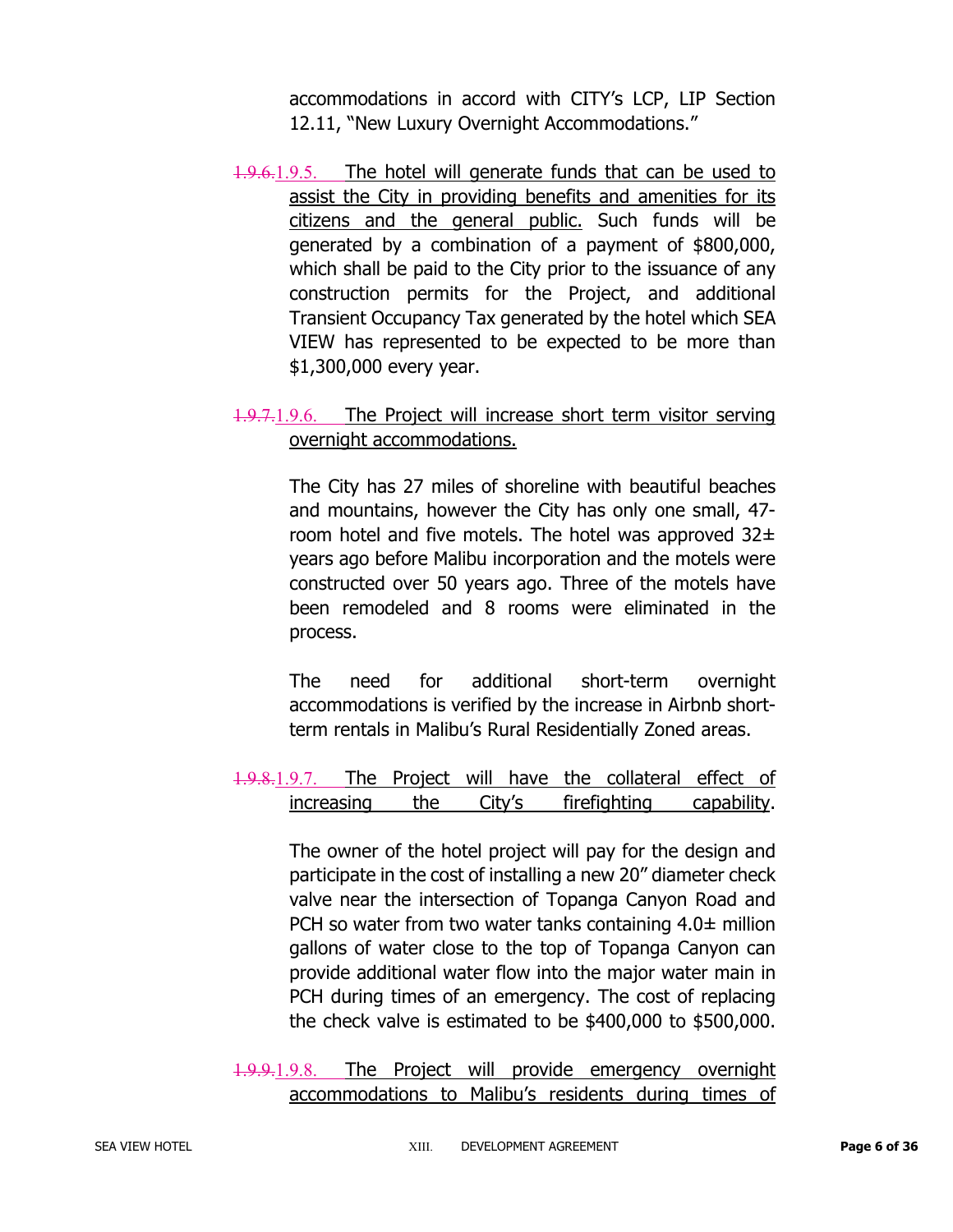emergencies. When an emergency occurs in the City which prevents homeowners from occupying their homes, the hotel will provide rooms for a minimum of six weeks at 50% of its average nightly rates. The hotel will be 100% sprinklered, and the 9,500 square foot enclosed garage is 2-hour rated and defined as a "place of refuge" by the Los Angeles County Fire Department.

#### **AGREEMENT**

**NOW, THEREFORE,** in consideration of the mutual terms, covenants, conditions, promises and benefits contained herein, and for other good and valuable consideration, the Parties agree as follows:

#### **2. DEFINITIONS**

For the purposes of this Agreement, the following terms shall have the meanings set forth below:

- 2.1. "Agreement" means this Development Agreement.
- 2.2. "Sea View Hotel Overlay District" means the Overlay District that applies to the land within the parcels located at 22729 and 22741 Pacific Coast Highway, Malibu.
- 2.3. "Vesting Date" means the date on which the Project was approved through the adoption of Malibu City Council Resolutions nos. 21- 45, 21-46 and Ordinance no. 491.
- 2.4. "CITY" means the City of Malibu, a general law city, duly organized and existing under the laws of the State of California.
- 2.5. "SEA VIEW" means Sea View Terrace LLC, Las Tunas Beach LLC, and Grey Granite LLC jointly and severally.
- 2.6. The "Project" means the Project described in Section5.1.
- 2.7. "Development" means the entitlement, and improvement of the Property for the purposes of completing the structures, improvements and facilities described herein including, but not limited to: grading; the construction of infrastructure and public facilities related to the Project (as such Project may be approved) whether located within or outside the Property; the construction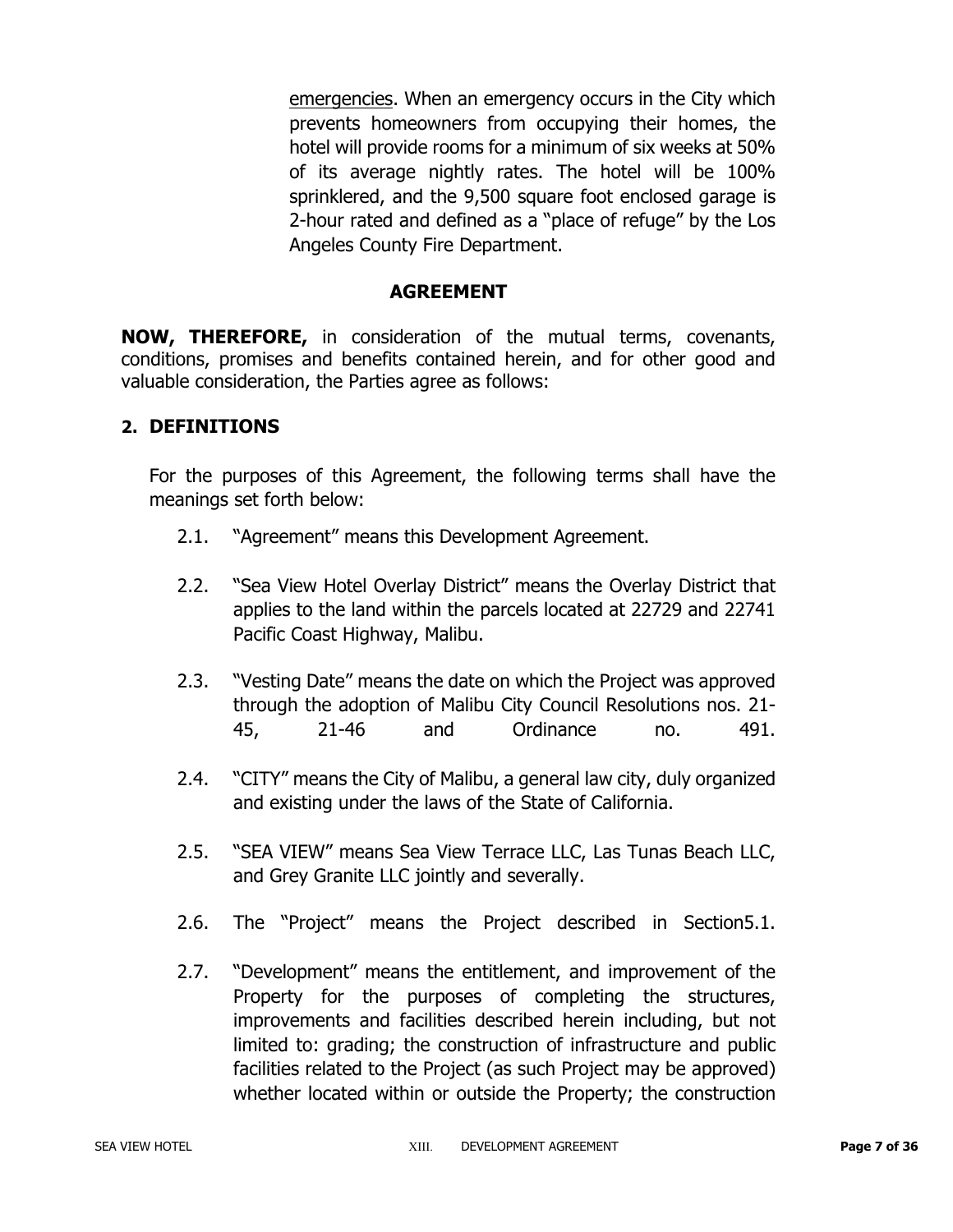of buildings and structures; and the installation of landscaping, septic system, retaining walls, drainage devices, retention ponds, drive aisles with at grade parking, a basement, fire department turnarounds, water features, and hardscaping.

- 2.8. "Development Agreement Statute" means Government Code § 65864, et seq. as it exists on the Vesting Date.
- 2.9. "Project Approvals" means all plans, permits, and other entitlements for use of every kind and nature, whether discretionary or ministerial, necessary in connection with development of the Project in accordance with this Agreement, which may include but are not limited to:
	- 2.9.1. Compliance with the California Environmental Quality Act, Public Resources Code § 21000, et seq. ("CEQA");
	- 2.9.2. Plot Plans;
	- 2.9.3. Site Plan Review;
	- 2.9.4. Coastal Development Permits;
	- 2.9.5. General Plan Amendments;
	- 2.9.6. Local Coastal Program amendments;
	- 2.9.7. Zone text amendments;
	- 2.9.8. Conditional Use Permits, including, but not limited to the consumption of alcoholic beverages and staging of entertainment;
	- 2.9.9. Minor modifications;
	- 2.9.10. Variances to Development Standards;
	- 2.9.11. Grading and building permits;
- 2.10. The "Applicable Rules" shall consist of the following: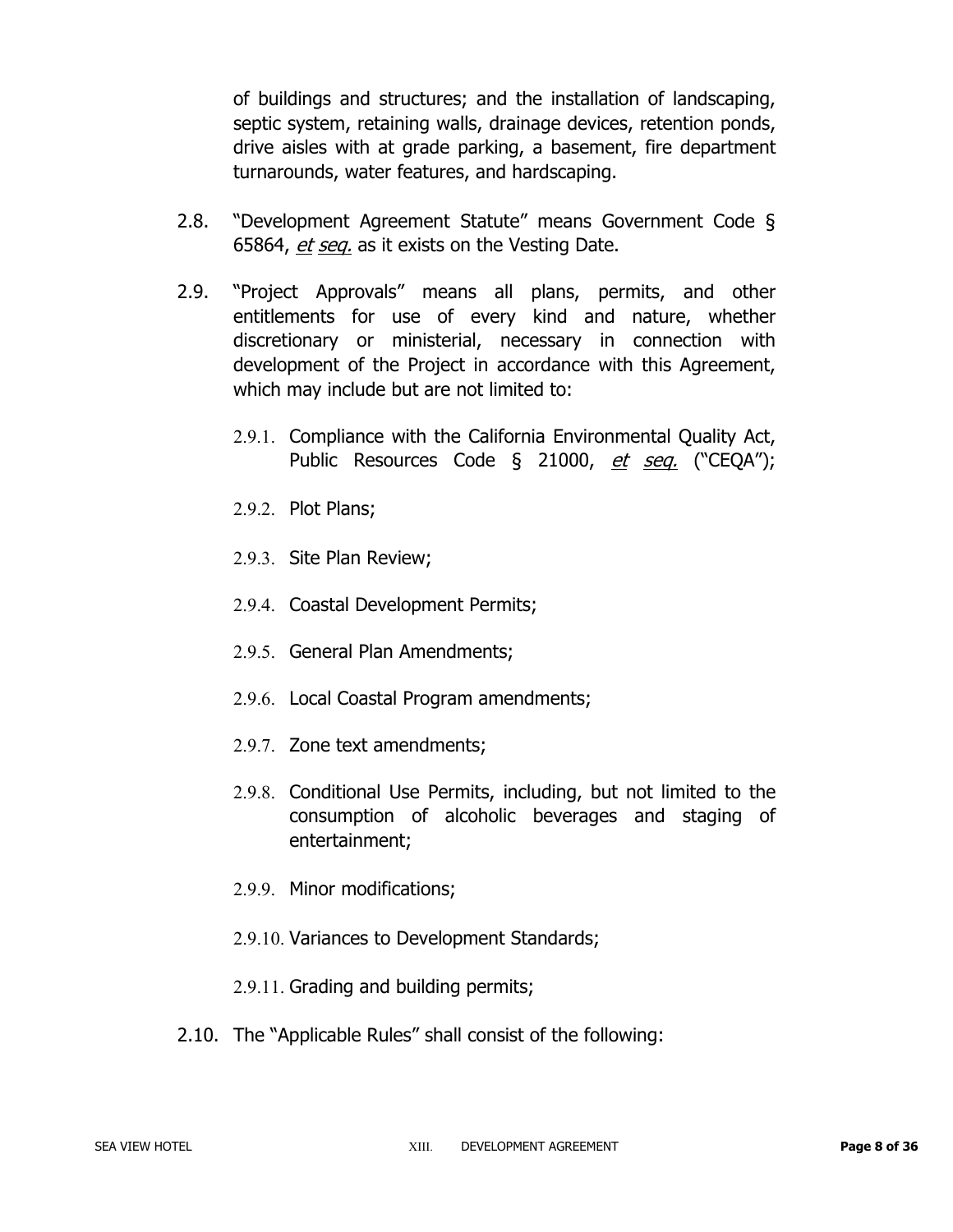- 2.10.1. CITY's General Plan and Local Coastal Program (LCP) and the fee schedule as they exist on the Vesting Date;
- 2.10.2. CITY's Municipal Code, including those sections of the Zoning Code which are applicable to the development of the Property, as the Municipal Code exists on the Vesting Date;
- 2.10.3. Such other laws, ordinances, rules, regulations, Overlay Districts, and official policies governing permitted uses of the Property, density, design, improvement, and construction standards and specifications applicable to the development of the Property in force at the time of the Vesting Date;
- 2.11. "Development Exaction" means any requirement of CITY in connection with or pursuant to any Applicable Rule or Project approval, the construction of improvements or public infrastructure and facilities, or the payment of any type of fees, taxes, and assessments in order to lessen, offset, mitigate or compensate for the impacts of development on the environment or other public interests.
- 2.12. "Subsequent Rules" means any change in the Applicable Rules, except as provided in Section 2.13, including, without limitation, any change in applicable general plan or specific plan, local coastal program zoning, or subdivision regulation, adopted or becoming effective after the Vesting Date, excluding any such change processed concurrently with this Agreement, but including, without limitation, any change effected by means of an ordinance, initiative, resolution, policy, order or moratorium, initiated or instituted for any reason whatsoever and adopted by the City Council, the Planning Commission or any other board, agency, commission or department of the CITY, or any officer or employee thereof, or by the electorate, as the case may be (collectively the "Subsequent Rules"), which would, absent this Agreement, otherwise be applicable to the Property, shall not be applied by the CITY to any part of the Project, except as SEA VIEW may consent to the application thereof pursuant to Section 3.1 of this Agreement.
- 2.13. "Reservations of Authority" means the rights and authority excepted from the assurances and rights provided to SEA VIEW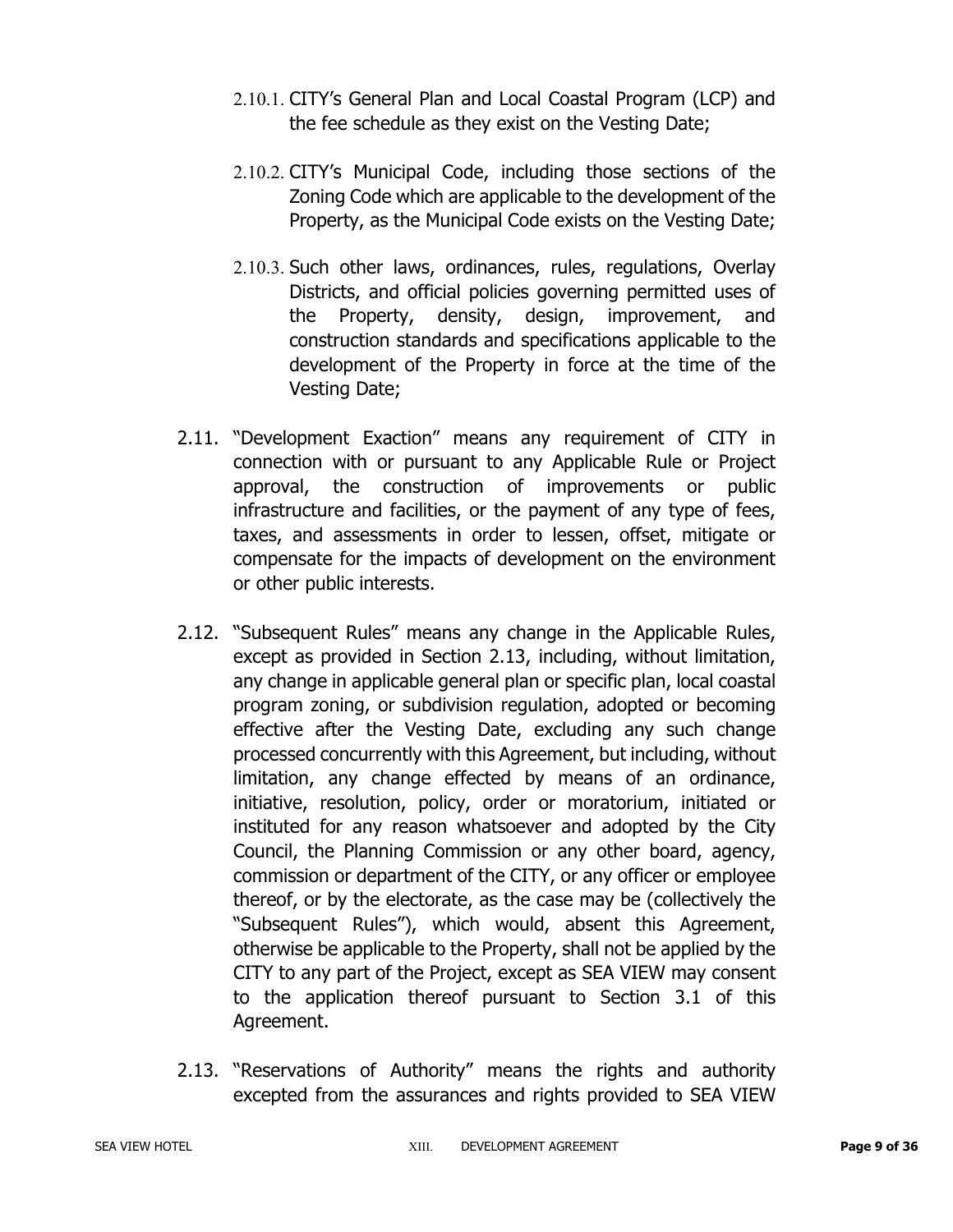and reserved to CITY under this Agreement. Notwithstanding any other provision of this Agreement, the following Subsequent Rules shall apply to the development of the Property.

- 2.13.1. Processing fees and charges imposed by CITY to cover the estimated actual costs to CITY of processing applications for development approvals and permits for monitoring compliance with any development approvals or permits granted or issued.
- 2.13.2. Procedural regulations relating to hearing bodies, petitions, applications, notices, findings, records, hearings, reports, recommendations, appeals and any other matter of procedure.
- 2.13.3. Regulations governing construction standards and specifications including without limitation, the CITY's Building Code, Plumbing Code, Mechanical Code, Electrical Code, Fire Code and Grading Code.
- 2.13.4. Regulations that otherwise would not apply to the development of the Property or Project for which SEA VIEW has given its written consent to the application of such regulations pursuant to Section 3.1 of this Agreement.
- 2.14. The "Property" shall mean Parcel A and Parcel B together, as described below.
	- 2.14.1. Project Parcels Descriptions
		- 2.14.1.1. "Parcel A," identified as Assessor's Parcel Number 4452-022-010, at 22729 Pacific Coast Highway, Malibu, California, and legally described in Exhibit A.
		- 2.14.1.2. "Parcel B," identified as Assessor's Parcel Number 4452-022-017, at 22741 Pacific Coast Highway, Malibu, California, and legally described in Exhibit A.
- 2.15. "Mortgagee" means a mortgagee of a mortgage, a beneficiary under a deed of trust or any other security-device lender, and their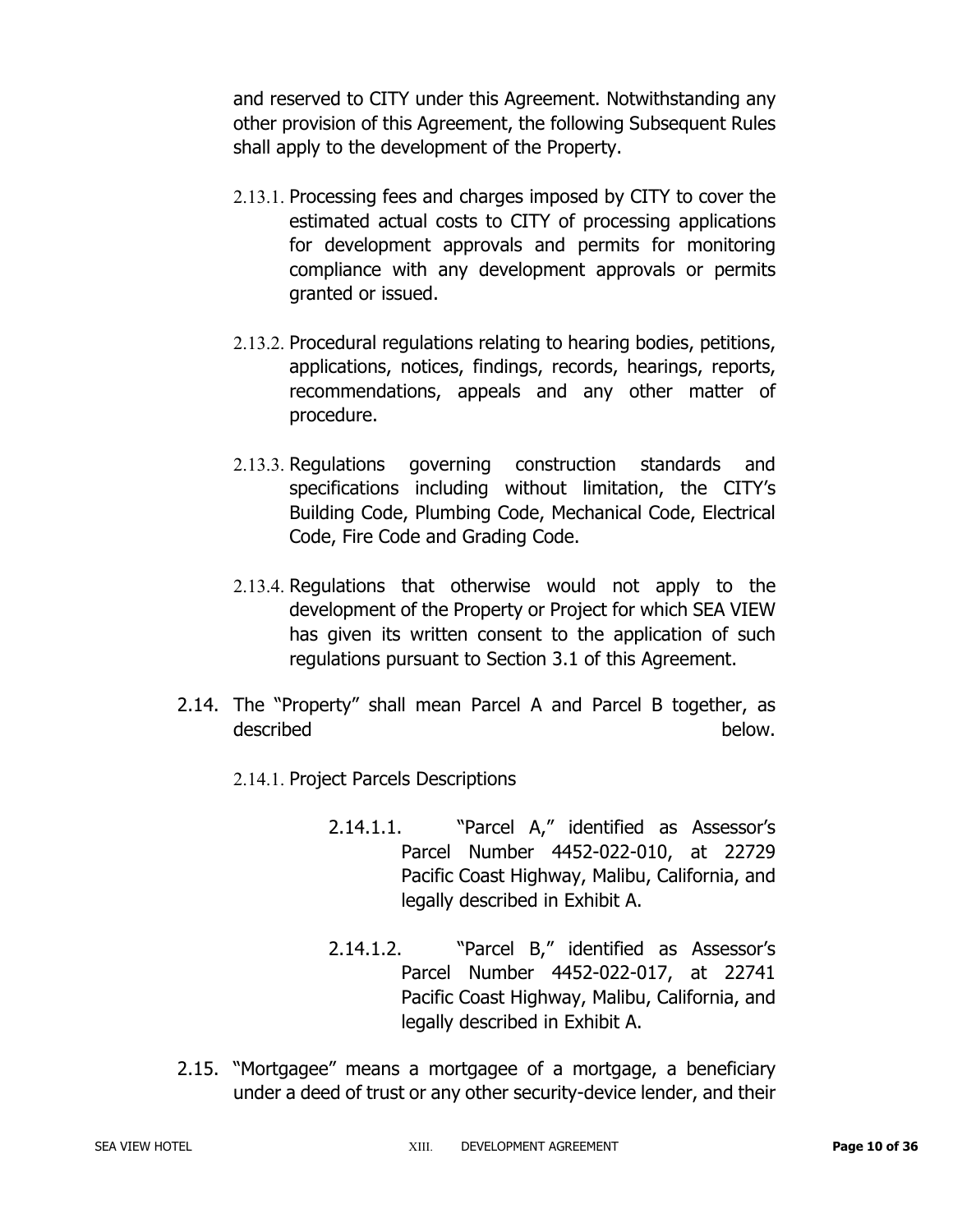successors and assigns, including without limitation the purchaser at a judicial or non-judicial foreclosure sale or a person or entity who obtains title by deed-in-lieu of foreclosure on the Property.

# **3. VESTED DEVELOPMENT RIGHTS**

- 3.1. SEA VIEW is hereby granted the vested right to develop the Project on the Parcels, subject to the Applicable Rules, the Project Approvals, and any future approvals applied for by SEA VIEW, or its successors, and granted by the CITY for the Project (the "Future Approvals").
	- 3.1.1. Vested Development Rights. Notwithstanding any future action of the CITY, whether by ordinance, resolution, initiative, or otherwise, the Applicable Rules shall govern the development of the Project during the term of this Agreement, except and subject to the Reservations of Authority and the terms of this Agreement. In developing the Property, SEA VIEW is provided, and assured, the vested right to require that the rules governing the development of the Project during the term of this Agreement shall be as provided in this Agreement, and shall permit the project to be constructed as approved by the City and the Coastal Commission. SEA VIEW in its sole discretion may elect to be subject to any Subsequent Rules that may be enacted.

Any such election by SEA VIEW shall be made in its sole discretion and shall be in writing.

- 3.1.2. This Agreement does not (1) grant density in excess of that established in the Project Approvals, (2) supersede, nullify or amend any condition imposed in the Project Approvals, (3) guarantee to Owner any profits from the Project, or (4) prohibit or, if legally required indicate Owner's consent to, the Property's inclusion in any public financing district or assessment district, except as specified herein.
- 3.2. Purposes of Agreement. This Agreement is entered into in order to provide a mechanism for planning and carrying out the Project in a manner that will ensure certain anticipated benefits to both CITY,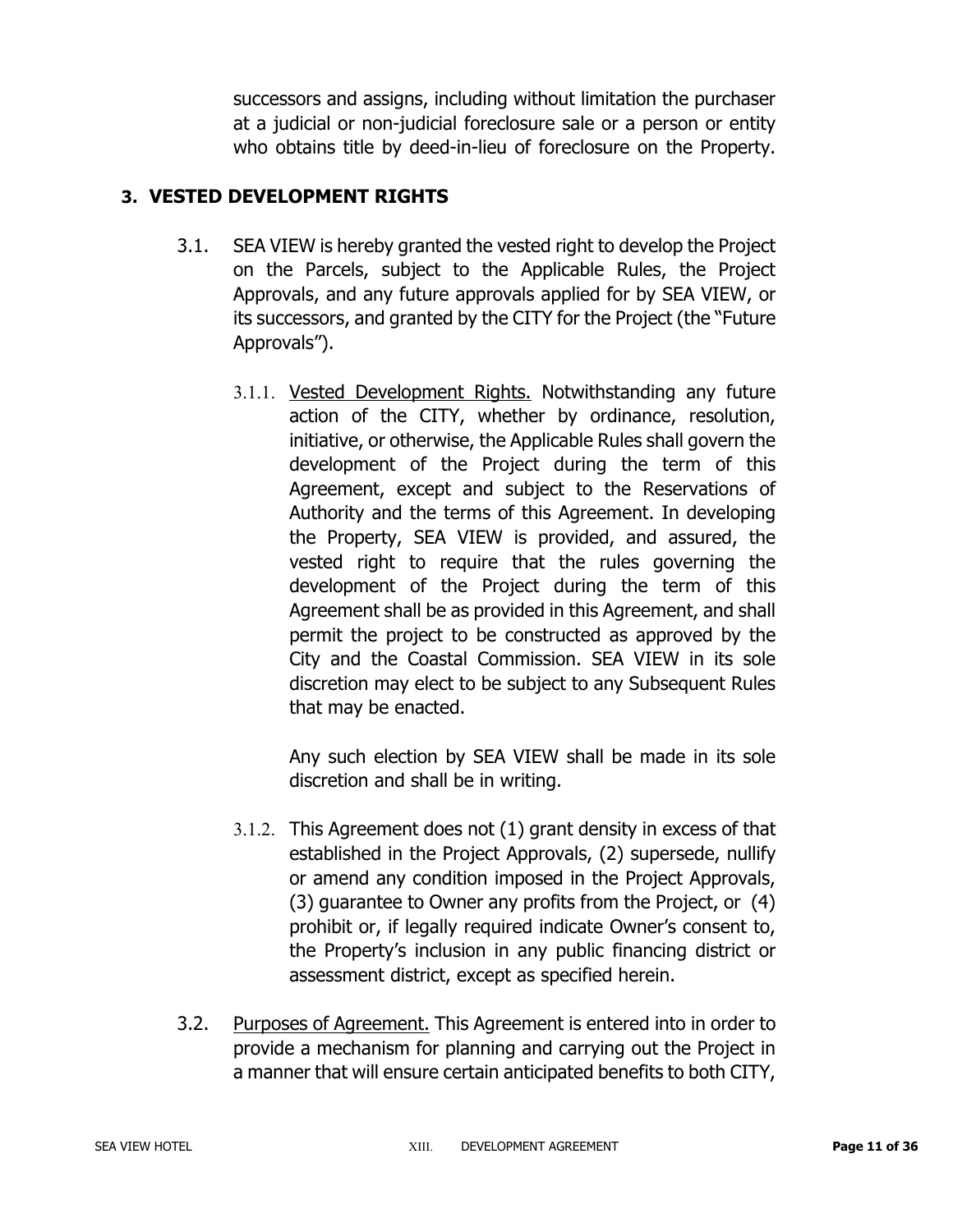including without limitation the existing and future residents of CITY, and SEA VIEW, and to provide to SEA VIEW assurances regarding the land use regulations that will be applicable to the development of the Property, including but not limited to, those land use regulations relating to timing, density and intensity of development, that will justify the undertaking and commitments of SEA VIEW described in this Agreement and the investment in planning and development of the major on-site infrastructure and improvements needed for the Projects.

3.3. Modification or Suspension by State or Federal Law. In the event that state or federal laws or regulations, enacted after the Vesting Date of this Agreement, prevent or preclude compliance with one or more of the provisions of this Agreement, those provisions shall be modified or suspended as may reasonably be necessary to comply with such state or federal laws or regulations; provided, however, that this Agreement shall remain in full force and effect to the extent it is not inconsistent with such laws or regulations unless compliance with such state or federal laws or regulations causes a material breach or failure of consideration.

Upon repeal of any such law or regulation, or the occurrence of any other event removing the effect thereof, the provisions of this Agreement shall be restored to their original effect.

- 3.4. Ownership of Property. SEA VIEW represents and covenants that it is the owner of the fee simple title to the Property.
- 3.5. Binding Effect of Agreement. All of the Property shall be subject to this Agreement. The burdens of this agreement are binding upon, and the benefits of the Agreement inure to, the CITY and SEA VIEW. Any and all rights and obligations that are attributed to SEA VIEW under this agreement shall run with the land, subject to the assignment of provisions of Section 4 of this Agreement.
- 3.6. Term. The term of this Agreement shall commence on the Vesting Date, and shall continue for a period of ten years thereafter unless this term is modified or extended pursuant to the provisions of this Agreement.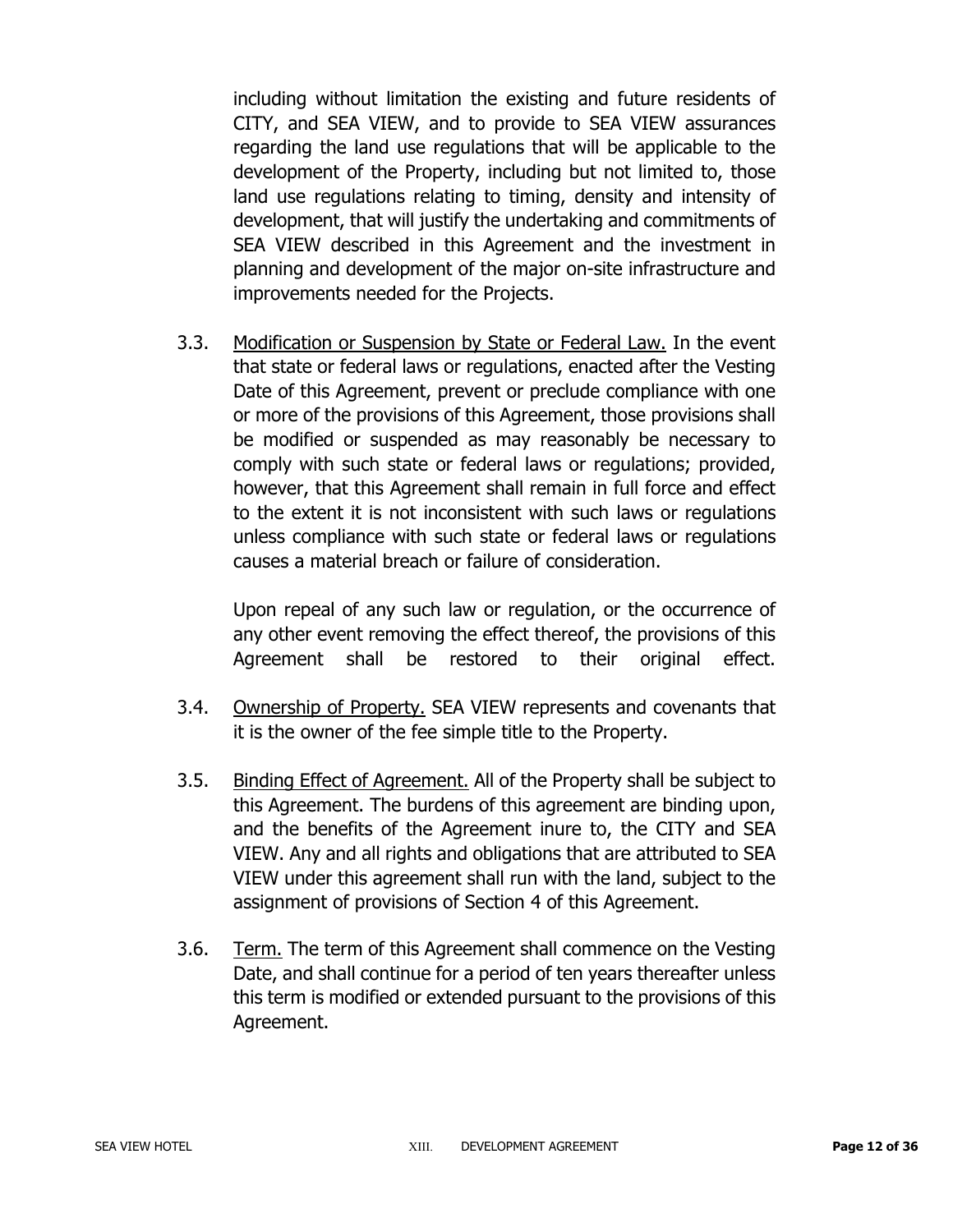- 3.6.1. The Term of Project Approvals. The term of each of the Project Approvals, shall be extended through the termination date of this Agreement.
- 3.6.2. Tolling of Term of Agreement. The term of this agreement shall be tolled during the time the Project is pending before the California Coastal Commission. The term of this Agreement shall be tolled during any period of time during which a development moratorium is in effect. For purposes of this Agreement, a development moratorium shall be deemed to exist (i) during the period that any action or inaction by CITY or other public agency that regulated land use, development or the provision of services to the land prevents, prohibits or delays the use of the approval or the construction of the Project or (ii) during the period any lawsuit is pending brought by any third party concerning this Agreement, any of the Project Approvals, including pursuant to CEQA, or any Subsequent Approval.

Any tolling pursuant to this Agreement of the commencement, or running, of SEA VIEW's ten-year vesting period will likewise, for an equal period of time, toll the performance of CITY's obligations.

3.7. Bargained For Reliance by Parties. The assurance of the CITY to SEA VIEW and of SEA VIEW to the CITY, in this Agreement are provided pursuant to, and as contemplated by, the Development Agreement Statute, and are bargained for, and in consideration of, the undertakings of SEA VIEW and the CITY set forth in this Agreement.

# **4. ASSIGNMENT**

- 4.1. SEA VIEW may assign or transfer its rights and obligations under Agreement with respect to the Property, or any portion thereof, pursuant to the following provisions.
- 4.2. Right to Assign. SEA VIEW shall have the right to sell, transfer or assign the Property, in whole or in part (provided that no such partial transfer shall be made in violation of the Subdivision Map Act, Government Code § 66410, et seq.), to any person, partnership, joint venture, firm or corporation at any time during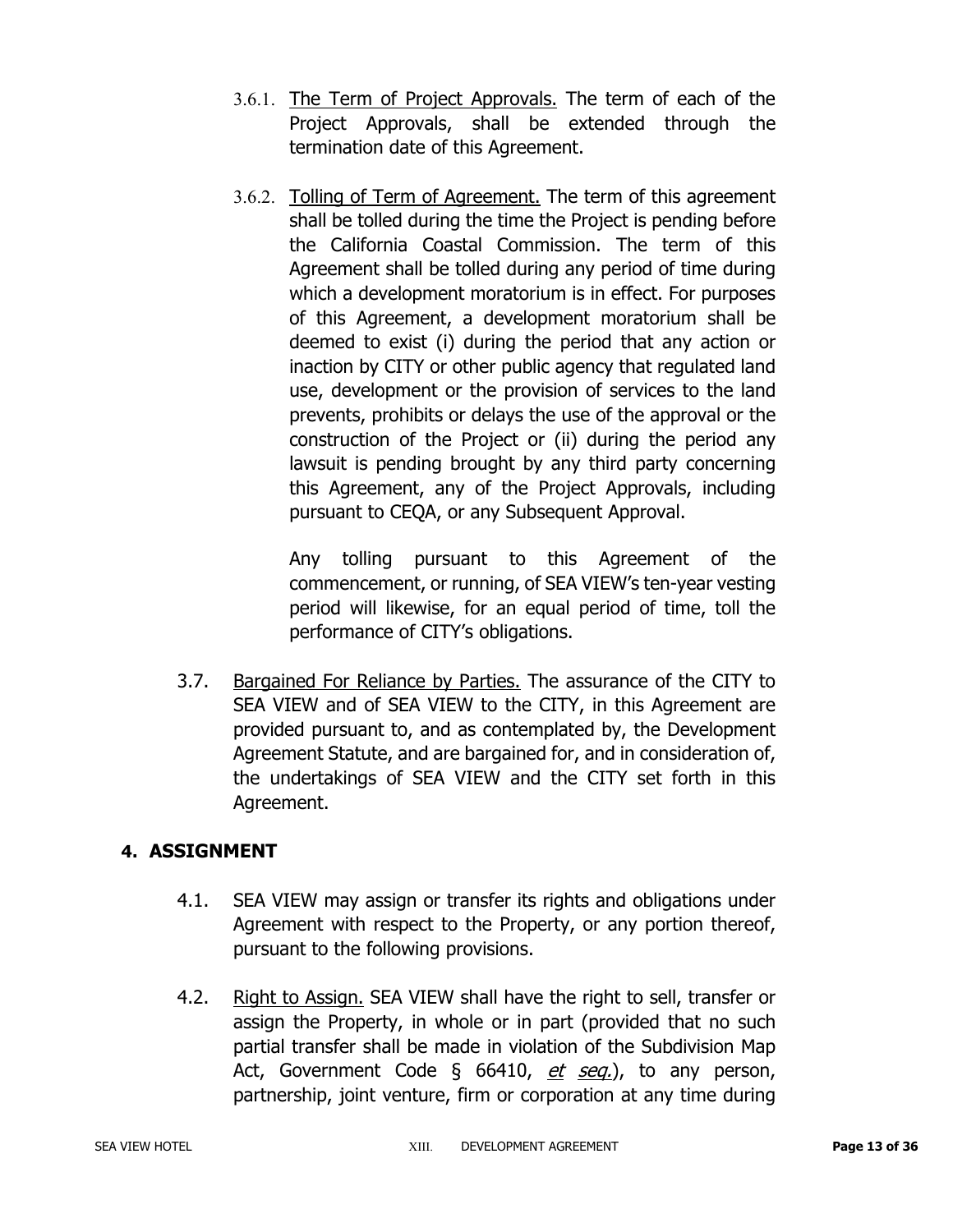the term of this Agreement; provided, however, that any such sale, transfer or assignment shall include the assignment and assumption of the rights, duties and obligations arising under or from this Agreement with respect to the property transferred.

- 4.3. Partial Transfers. The Property currently consists of two parcels. As long as the two parcels are used and operated as a hotel, the two parcels shall be held together and shall be owned by the same entity.
- 4.4. Approval by CITY. If SEA VIEW transfers its right, title or interest in the Property, or if there is a change in control of SEA VIEW, SEA VIEW shall submit to the CITY a request for approval of such proposed sale, transfer-or, assignment, or change in control, which approval shall not unreasonably be withheld by the CITY. The CITY may not withhold its approval if a reasonable person would find that:

(i) The proposed purchaser, transferee- $\theta$ <sub>r</sub> assignee, or controlling party demonstrates the financial ability to perform the obligations of this Agreement; and

(ii) The proposed purchaser, transferee  $\theta$ , assignee, or controlling party has the necessary qualifications, competence, experience or capability to implement the development plan contemplated by the Project Approvals with the skill, expertise and quality equivalent to that of SEA VIEW.

- 4.5. Provisions of Information. SEA VIEW shall provide promptly to the CITY such information that the CITY reasonably requests so that CITY can make the determinations called for by Section 4.4 above.
- 4.6. Provision of Security. The proposed purchaser, transferee or assignee shall provide the CITY with security equivalent to any security previously provided by SEA VIEW to secure performance of its obligations under this Agreement. Upon provisions of such security the CITY shall promptly release any security previously provided by SEA VIEW.
- 4.7. Provision of Executed Agreement. Concurrently with the closing of any approved sale, transfer or assignment, SEA VIEW shall provide the CITY with an agreement executed by the purchaser, transferee or assignee, demonstrating compliance with the applicable provisions of this Section.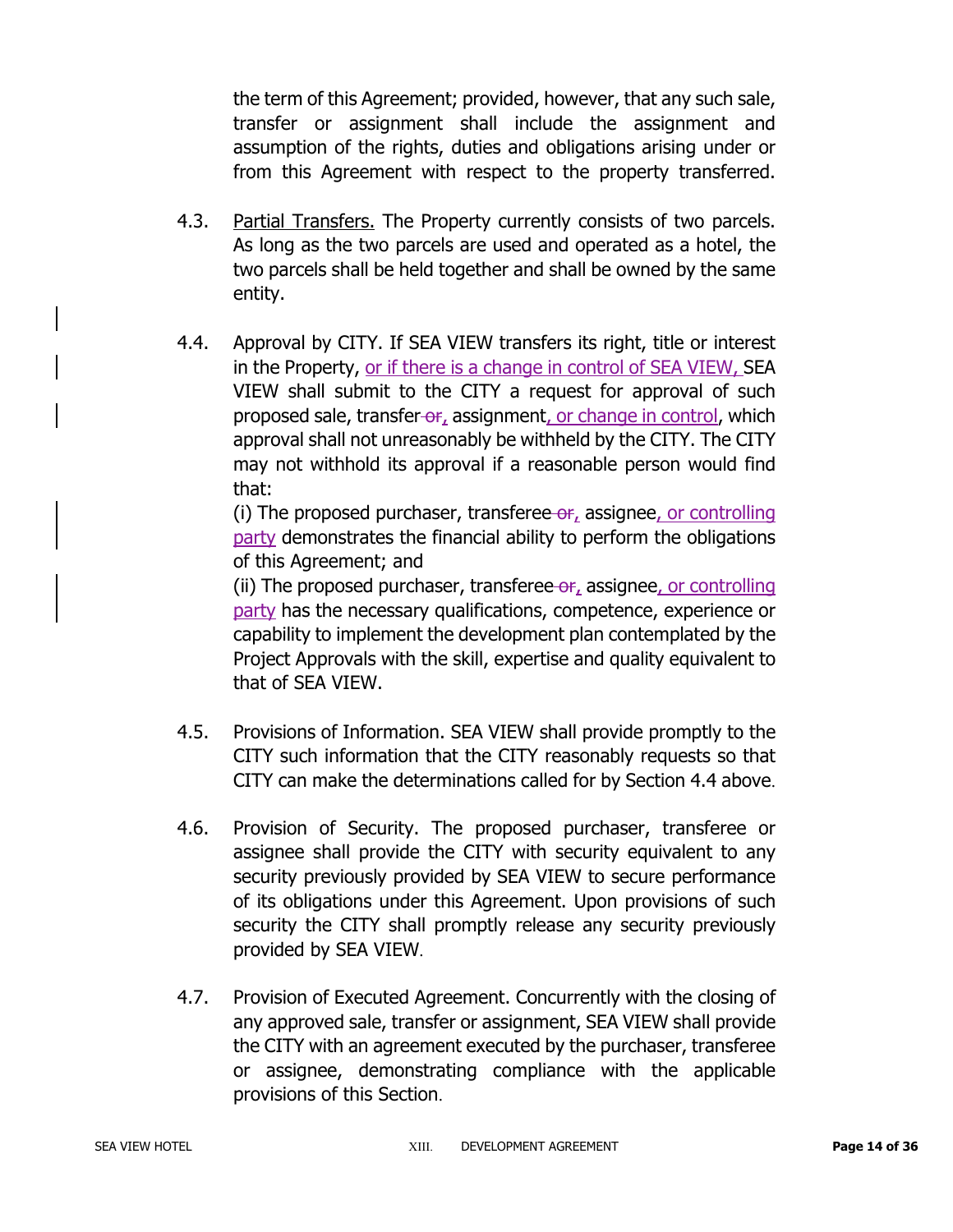- 4.8. Applicability. The provisions of Sections 4.4, 4.5, 4.6, and 4.7 shall not be applicable to (i) a transfer or assignment of a mortgage or deed of trust, or (ii) a transfer made in connection with the enforcement of the security interest of a mortgage or deed of trust or by deed in lieu thereof.
- 4.9. Termination of CITY's Right of Approval. The provisions of Sections 4.4, 4.5, 4.6, 4.7 and 4.8 shall terminate when SEA VIEW has completed construction of the Project and CITY has issued certificates of occupancy for all structures located on the PROPERTY.
- 4.10. Release of Transferring Owner. A transferring owner shall be released from all obligations under this Agreement with respect to the portions of the Property transferred, provided the transferor has complied with all of the applicable provisions of Section 4 and this Agreement.
- 4.11. Subsequent Assignment. Any subsequent sale, transfer or assignment of the Property, or a portion thereof, after an initial sale, transfer or assignment must be made in accordance with, and subject to, the terms and conditions of this Section 4.

# **5. DESCRIPTION AND PROCESSING OF THE PROJECT**

- 5.1.
- 5.1.1. General Project Description. The Project consists of the development of two adjacent parcels of land, Parcel A and Parcel B into a 39-room Hotel, Restaurant, and associated facilities. The Project also includes landscaped areas, open space areas, and 86 parking spaces (all of which are required to be parked by valet only).

The details of the Project are described and shown on the Project plans, and are or will be further defined by the approved and permitted construction plan, this development agreement, and Malibu City Council Resolutions nos. 21-45, 21-46 and Ordinance no. 491, which are incorporated herein by reference.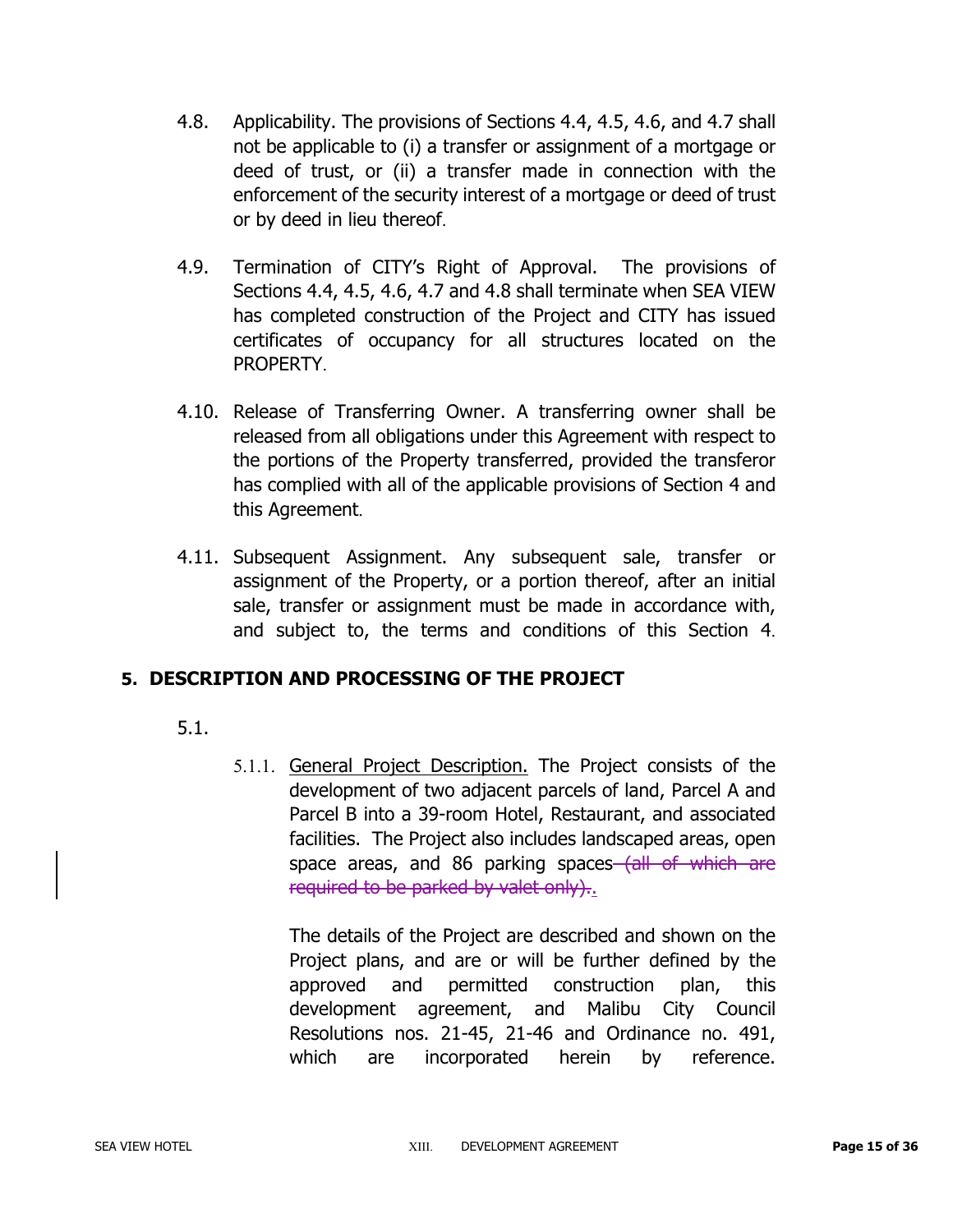It is noted that Parcel B was fully developed with valid approvals and permits from the City of Malibu and the California Coastal Commission and, accordingly, the improvements to Parcel B will involve an internal remodel and modifications to meet ADA access laws and the Fire Department's requirements for emergency exit stairs. Although this Project description discusses the portion of the proposed project on Parcel A and on Parcel B, the Parcels will be merged into a single parcel to allow for development across the common property lines to improve the design of the hotel so the hotel can function properly with respect to access, wastewater treatment facilities, and parking facilities.

The proposed development includes the merging of Parcel A and Parcel B into a single Parcel.

The merging of two Parcels will eliminate the common property lines that separate Parcel A and Parcel B which will eliminate some inconsistencies with respect to Malibu's development setback standards, will allow the buildings to be connected in the future, and to function more efficiently as a hotel. Although the Project includes the merging of Parcel A and Parcel B, the Parcels will continue to be referenced in the description of the project.

The development plans may be modified consistent with the City's development standards and the floor area ratio specified herein, provided, however, that no modification that conflicts with the terms and conditions of Malibu City Council Resolutions nos. 21-45, 21-46 and/or Ordinance no. 491 shall be permitted without the process required by law including the City's MMC and LIP. Said modifications may include dividing one or two of the largest guest rooms into one or two additional guest rooms and/or creating an additional guest room by modifying an area in the existing building on Parcel B that has been included in the total floor area in accord with the City's current development standards, i.e. the area is already 60% enclosed and permitted, and includes covered breezeways. Additionally, and subject to the City's geology department and the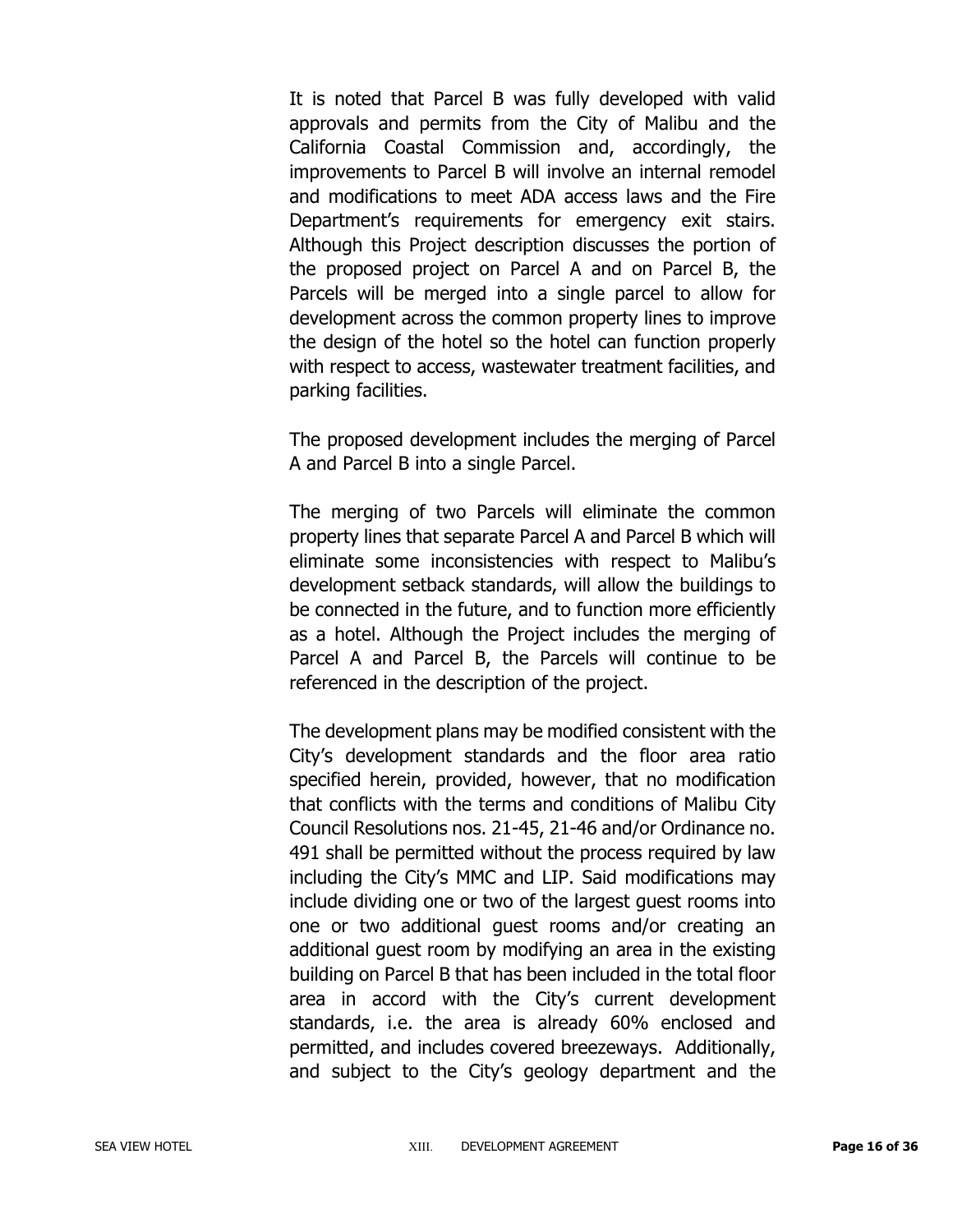project's structural engineer, a subterranean pedestrian access may be incorporated into the plans, from the first floor, adjacent to the elevator and reception area, extending northerly beneath the surface of the ground and the existing parking structure to an elevator that will take guests up to the existing elevator area in the existing building; the walkway would be entirely beneath the ground and not visible except for the access door on the first floor; -- the walkway would be a basement.

The Agreement will permit modifications to the approved plans provided that said modifications are consistent with the provisions and processes specified in the City's Municipal Code and the LCP.

- 5.1.2. General Parcel By Parcel Breakdown of the Project. The following summarizes the Project.
	- 5.1.2.1. Parcel A is at 22729 Pacific Coast Highway and is the site of an abandoned Shell Gas Station. The property is currently and temporarily being used as a hand car wash and is leased for parking.

The parcel is located adjacent to and  $26\pm$  feet below the floor of the parking garage of the existing building at 22741 Pacific Coast Highway, herein referred to as Parcel B. Parcel A is located adjacent to and south of Parcel B.

Parcel A is also adjacent to Pacific Coast Highway and will provide the primary access to the hotel from Pacific Coast Highway. The area adjacent to Pacific Coast Highway is relatively flat, however, the most northerly  $27\pm$  feet of the property rises up  $10\pm$  feet and is supported by a retaining wall; this topographic increase in height allows for a third level of development without violating the City's development height standards, or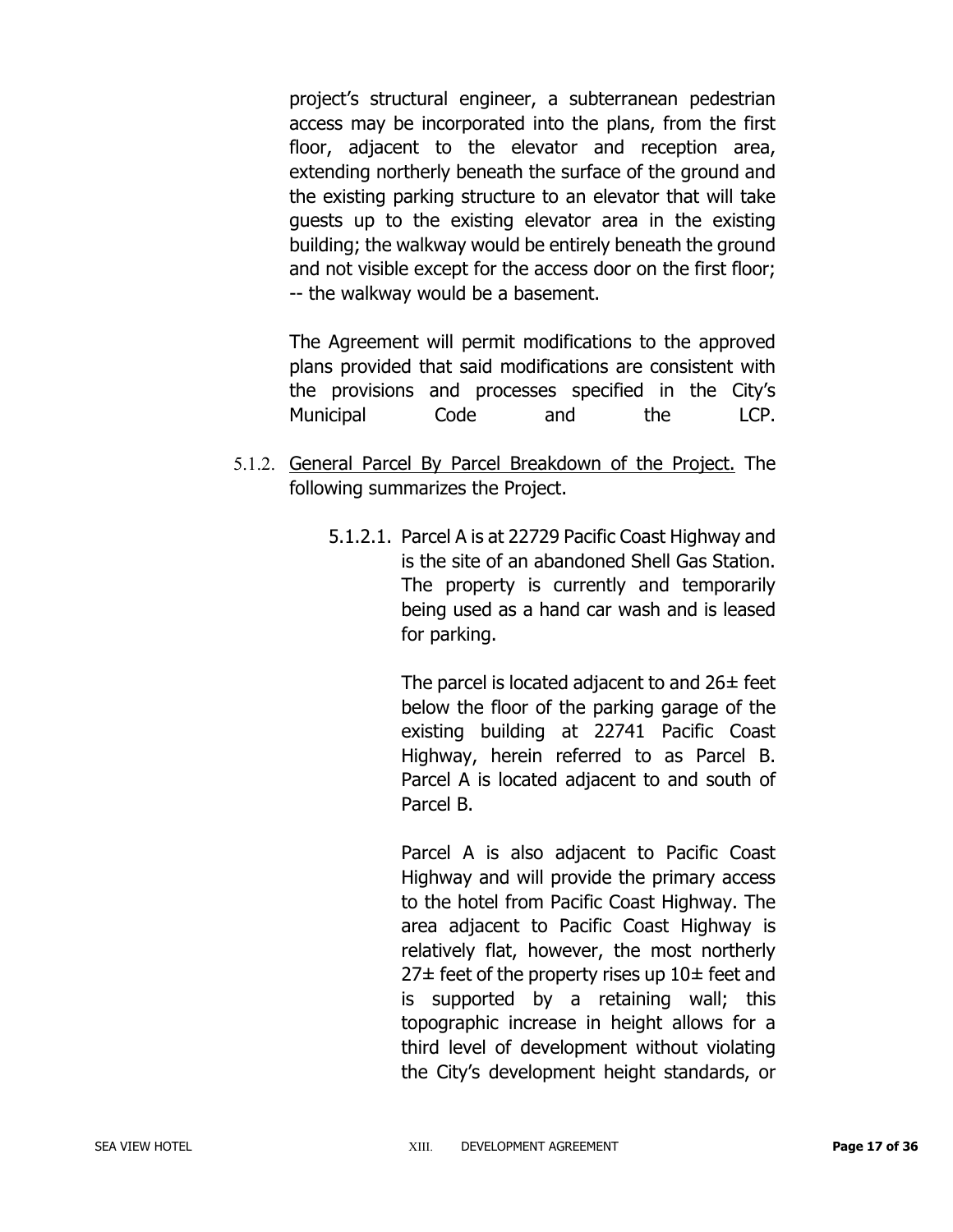the City's restriction that limits new building to no more than two-story sections.

Parcel A is approximately 18,375 square feet of land area and will be developed with a new building.

The first level of the hotel will be located on Parcel A and will provide 31 valet parking spaces with six electric car charging ports, the reception area, front desk, and a small restaurant and kitchen; the basement level will contain an area for linen storage, liquor storage, employee changing rooms with bathrooms, and recreational facilities for the hotel guests. The second level of the hotel will be developed with nine guest rooms including large decks adjacent to each room overlooking the ocean which will serve as private patios furnished with a landscaped area, jacuzzi, lounges, etc. The rooms will be accessed by a subterranean hallway cut into the hillside and invisible.

The third level will be developed with 8 guest rooms with large decks adjacent to each room overlooking the ocean and furnished similar to the decks described above. All three levels and basement area will be connected with an elevator and stairs which are consistent with ADA requirements.

The Project includes modifications to the City's commercial development standards which are required due to the following:

a) The Los Angeles County Fire Department's emergency access and exit requirements.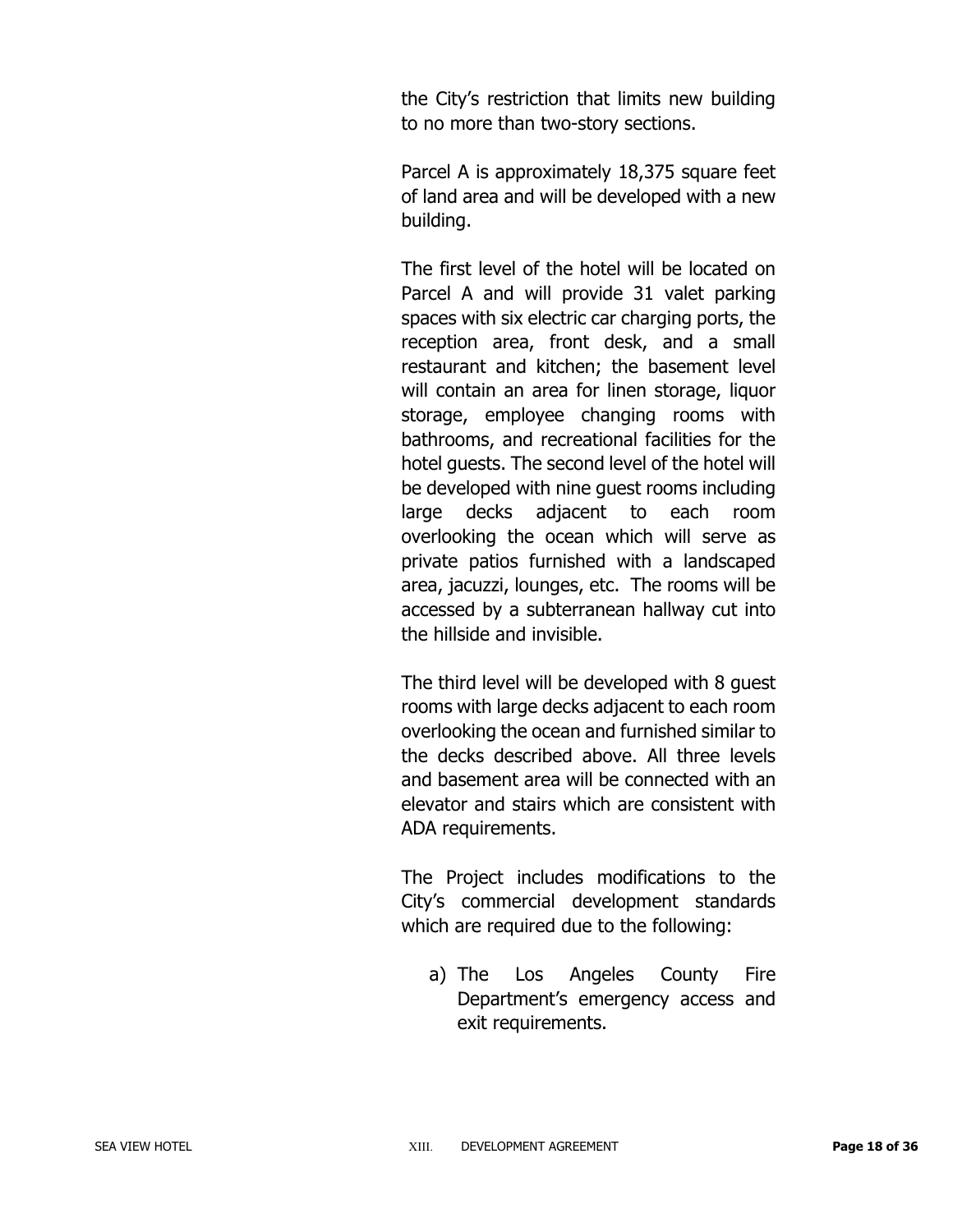- b) Exception to the commercial standards to bring the project into conformity with the character of the neighborhood.
- c) ADA access laws.
- d) Potential differences in interpretations with respect to what qualifies as landscaped areas and open space areas. The justifications for the Project modifications to the City's general development standards have been justified as required in Malibu's Municipal Code and Local Coastal Program. The referenced modifications or exceptions to any development standards are also permitted in the Sea View Hotel Overlay District.

The Project plans provide a more detailed description of the Project, which will be further defined by the approved and permitted construction plans.

Parcel A is legally described in Exhibit A attached.

5.1.2.2. Parcel B is at 22741 Pacific Coast Highway and has 33,384 square feet of land area. Topographically, the existing building on Parcel B is located midway up a hill that rises northerly, so the lowest floor of the building, the garage floor, is  $26\pm$  feet above the flat area of Parcel A below. The existing building on Parcel B has a floor area of 12,889± square feet in accord with the interpretation of the commercial development standards at the time the City approved the building. The building includes a 9,500± square-foot semisubterranean garage. The building is notched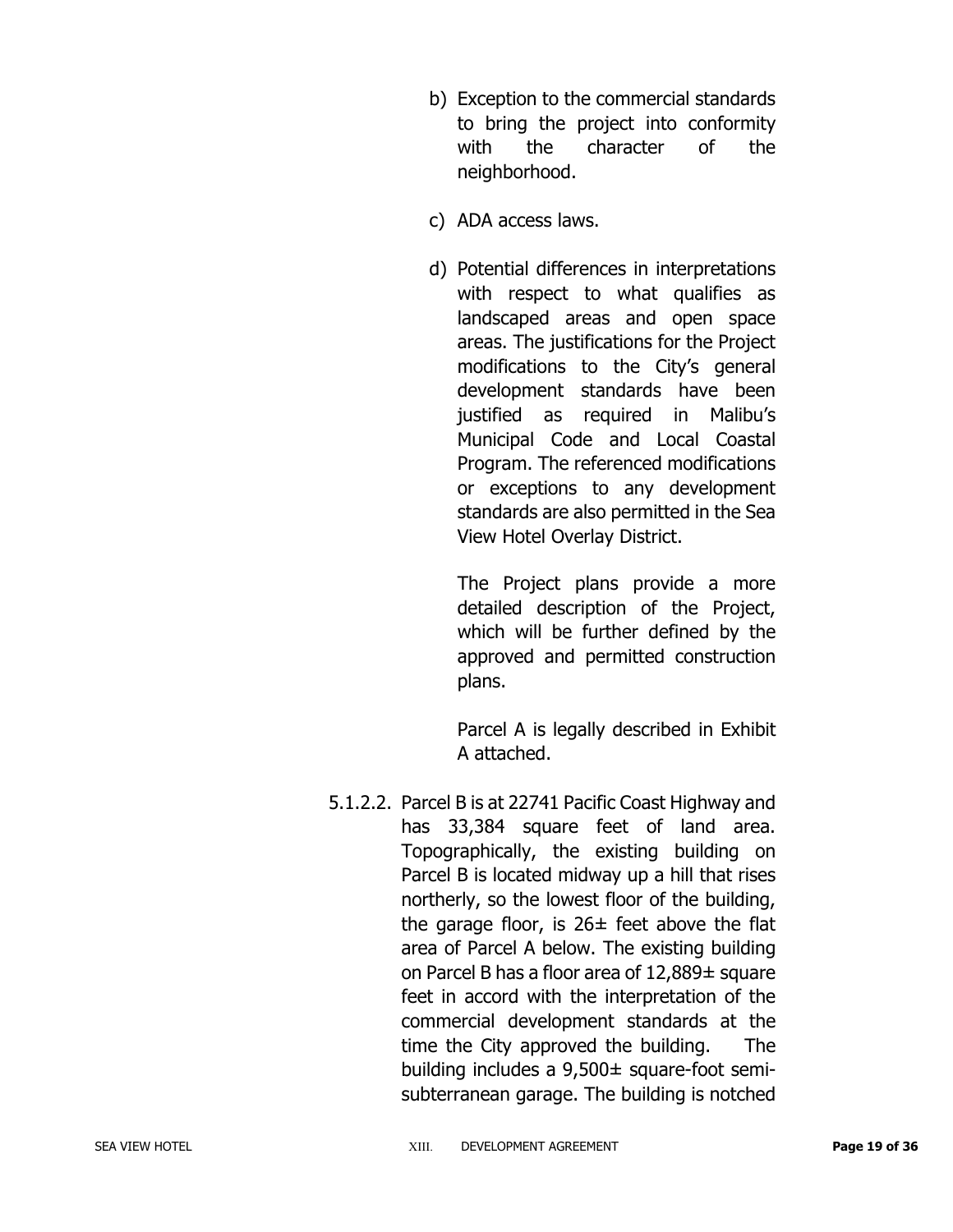into the hillside so each level steps back northerly and upward relative to the level below consistent with the natural topography of the hillside. The building was approved and permitted by the City of Malibu.

The building's tenant improvement plans that were stamped "City of Malibu approved" by the Planning Department and the Environmental and Building Safety Department" are compared to the interior remodel plans required to create 22 guest rooms of the hotel as shown on Exhibits E-1, E-2 and E-3 of the hotel plans.

The hotel design requires the removal of less than 10% of the building's exterior walls and will not increase the existing floor area in accord with current development standards.

Ten of the above referenced 22 hotel guest rooms will be located on the level above the garage, which is also one level above the proposed third level of that portion of the hotel that will be located predominantly on Parcel A; accordingly the referenced ten guest rooms will be the fourth level of the hotel. The level above the fourth level will have 6 guest rooms and is the fifth level of the hotel. The level above the fifth level has six additional guest rooms and is the sixth level of the hotel. Above the sixth level is an existing rooftop deck/patio, ac units, etc. The existing rooftop deck is tiled and drains to the north at a  $2\% \pm$ slope; the deck will be covered with a nonflammable wood deck with planks that are spaced ¼" apart to allow water to drain through to the tiled deck below.

The proposed wood deck surface will not slope to the north like the tiled surface;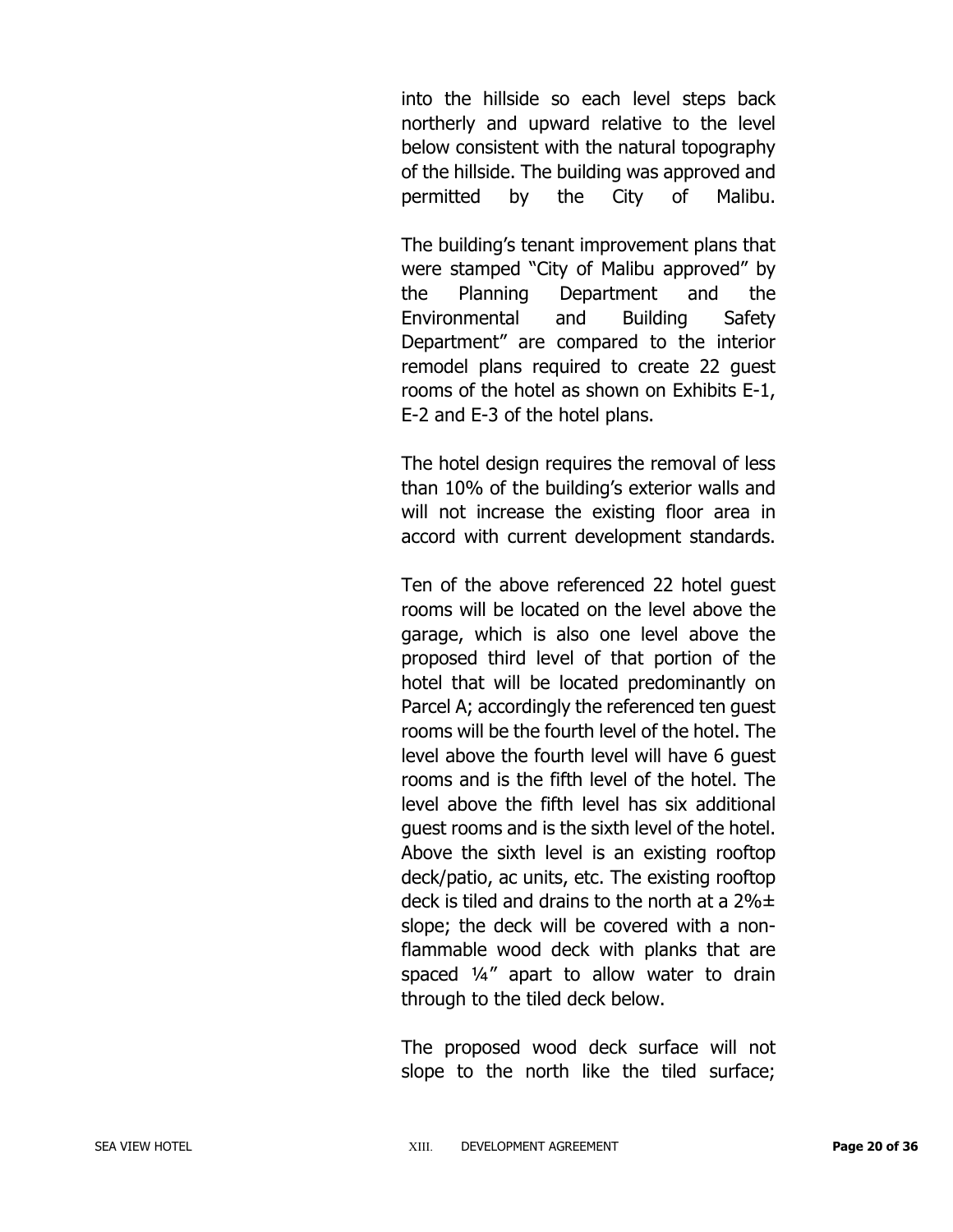however, it will not be any higher than the southerly flat portion of the existing roof. The rooftop deck will have a small swimming pool sunken into the area between the ceiling below and the top of the roof deck. All of the referenced 22 guest rooms will have large decks overlooking the ocean and furnished with lounge chairs, jacuzzis, umbrellas, landscaping, etc.

All of the rooms and the rooftop deck will be connected with stairs and an elevator; the existing elevator will be extended upward to provide ADA access to the rooftop deck. The portion of the Project located on the area within Parcel B will require an exception to the City's development standards for the extension of the existing elevator to the rooftop deck, which is required by ADA laws, and the encroachment of emergency exit stairs into a portion of the east side yard setback area as required by the Los Angeles County Fire Department. The Project plans provide a more detailed description of the Project, which will be further defined by the approved and permitted construction plans.

The proposed development plans and the description of development contained herein may be modified from time to time in the future consistent with the City's development standards and the floor area ratio specified herein; provided, however, that no modification that conflicts with the terms and conditions of Malibu City Council Resolutions nos. 21-45, 21-46 and/or Ordinance no. 491 shall be permitted without the process required by law including the City's MMC and LIP. Said modifications may include altering the number of guest rooms and the number and location of access walkways, etc.,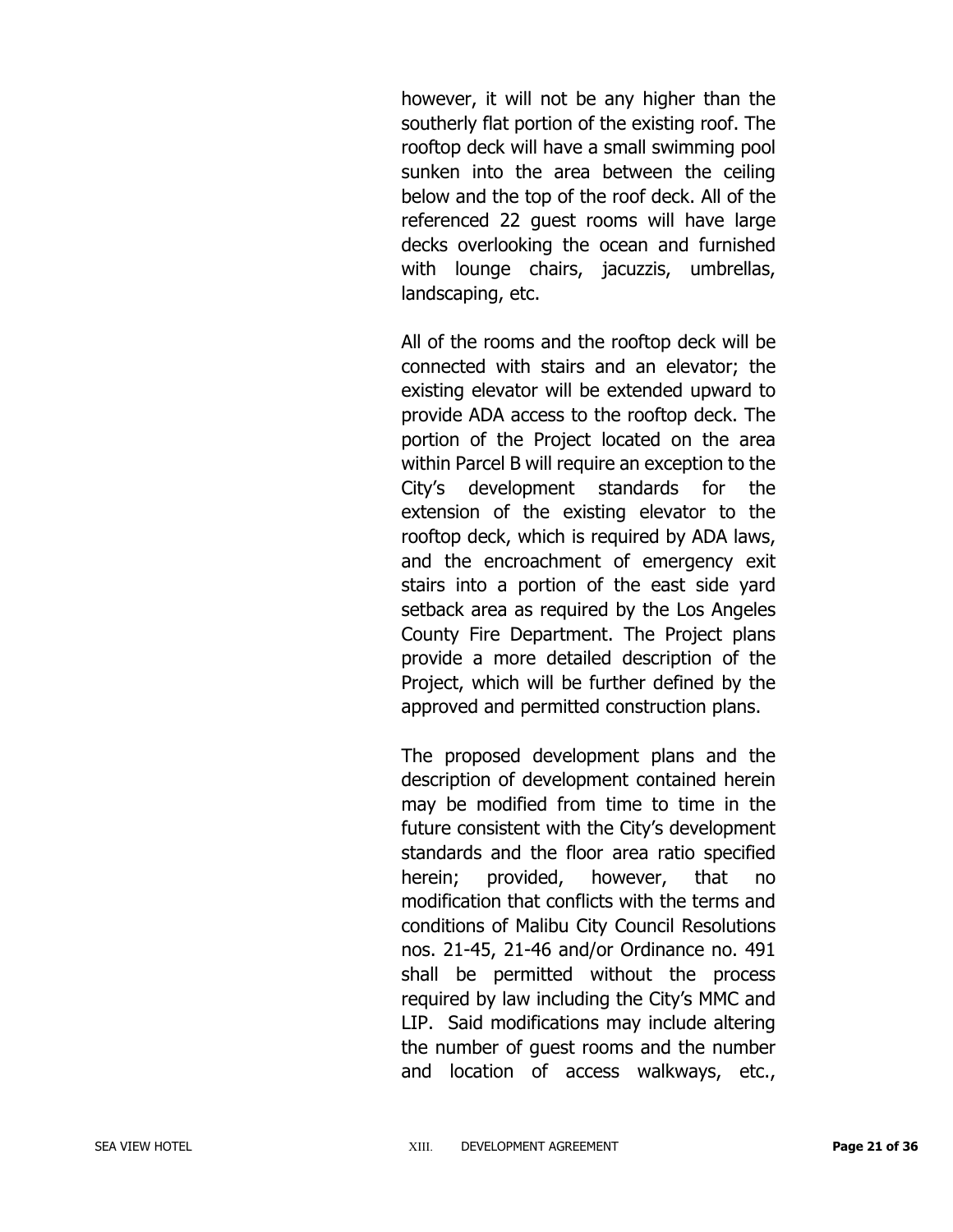provided the modifications are consistent with the Sea View Hotel Overlay District.

Less than 10% of the exterior walls of the existing building will be removed and replaced.

Parcel B is legally described in Exhibit A attached.

### 5.1.3. Summary of Entitlements for the Project.

- 5.1.3.1. Coastal Development Permit. In accordance with § 13.3 of the LCP, the Project requires the Coastal Development Permit approved by Resolution No. 21-45, which permits the development of buildings, landscaping, drainage devices, septic system, roadways, etc.
- 5.1.3.2. Local Coastal Program Amendment. Pursuant to Sections 3.8 and 13.28.1 of the LCP, the LCP Amendment approved by Resolution no. 21-46 and Ordinance no. 491 is required for the Project.
- 5.1.3.3. Development Agreement. This Agreement between the CITY and SEA VIEW is entered into pursuant to 3.1, 3.3 and 13.28 of the LIP, which require that projects proposing FAR greater than .15 are processed in accordance with either a development agreement (DA) or as a planned development (PD). In either case, the DA or the PD must also be subsequently certified by the California Coastal Commission as an LCP Amendment. SEA VIEW has elected to utilize this Development Agreement.
- 5.1.3.4. Zone Text Amendment. The Zone Text Amendment approved by Resolution no. 21- 46 and Ordinance no. 491 is required to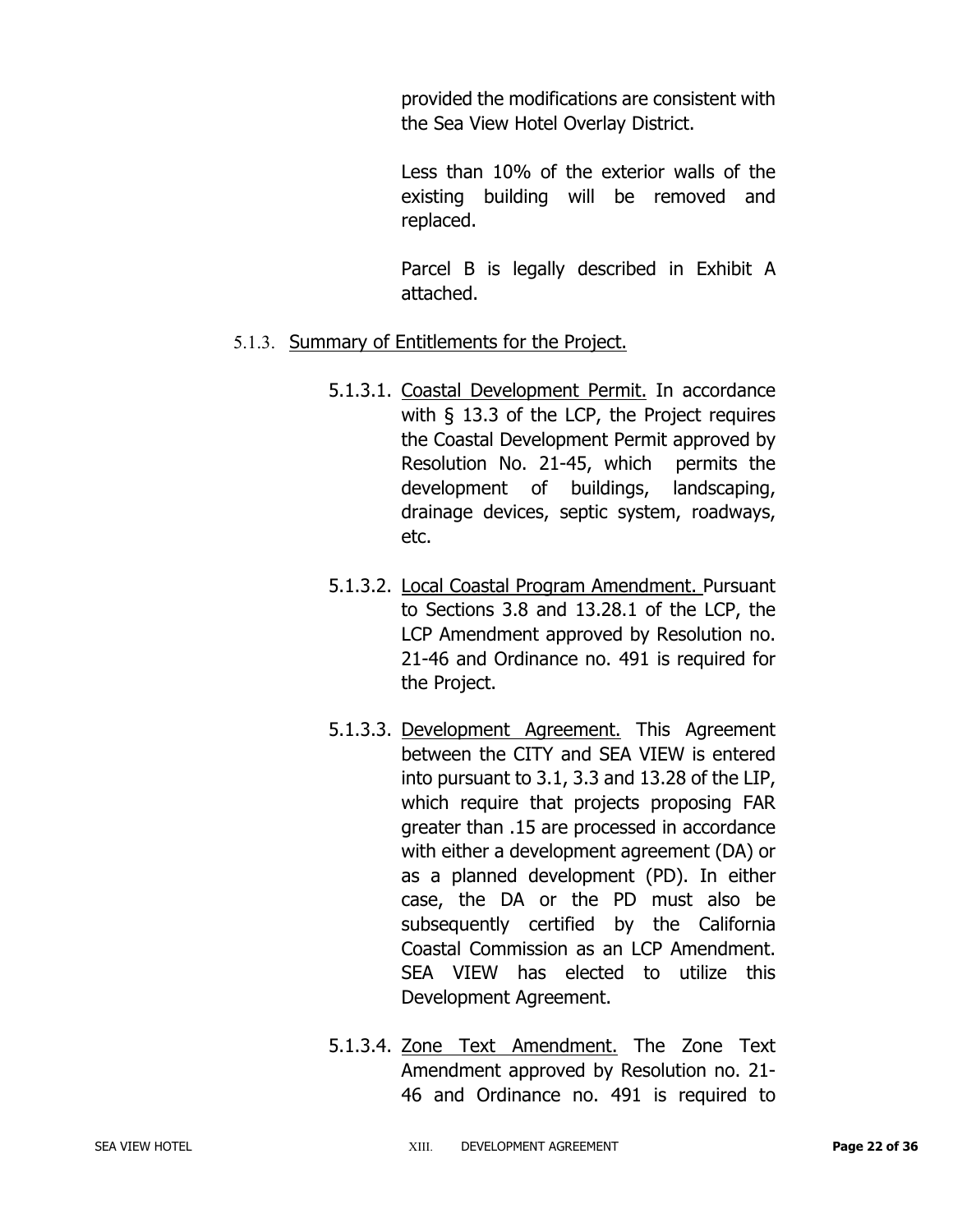establish new development standards for the Project in accordance with section 3.8(A)(5)(f) of the CITY's LCP.

- 5.1.3.5. Parcel Merger. Parcel A and Parcel B will be merged as a condition of the City's approval of the Project.
- 5.1.3.6. Conditional Use Permit. Pursuant to Section 3.3(k) of the LIP, Table B of the LIP and Sections 17.28 CV-2 and 17.66 of the CITY's Municipal Code, the Conditional Use Permit approved by Resolution no. 21-45 is required for restaurants and the operation of the hotel. A conditional Use Permit is being applied for which will permit the serving of alcoholic beverages and providing entertainment.
- 5.1.3.7. General Plan Map Amendment. Pursuant to Section 17.74.030 of the CITY'S Municipal Code, the Project requires the General Plan Amendment approved by Resolution no. 21- 46 and Ordinance no. 491.
- 5.1.3.8. Zoning Map Amendment. Pursuant to Section 17.74.050 of the CITY'S Municipal Code, the Project requires the Zoning Map Amendment approved by Resolution 21-46 and Ordinance no. 491.
- 5.2. Fees, Exactions, Mitigation Measures, Conditions, Reservations and Dedications. All development Exactions that are applicable to the Project or the Property are established by the Applicable Rules, the Project Approvals and this Agreement.

Other than as set forth herein, this section shall not be construed to limit the authority of CITY to charge SEA VIEW the then current normal and customary application, processing, and permit fees for land use approvals, building permits and other similar permits, which fees are designed to reimburse CITY's actual expenses attributable to such application, processing and permitting and are in force and effect on a CITY-wide basis as of the Vesting Date.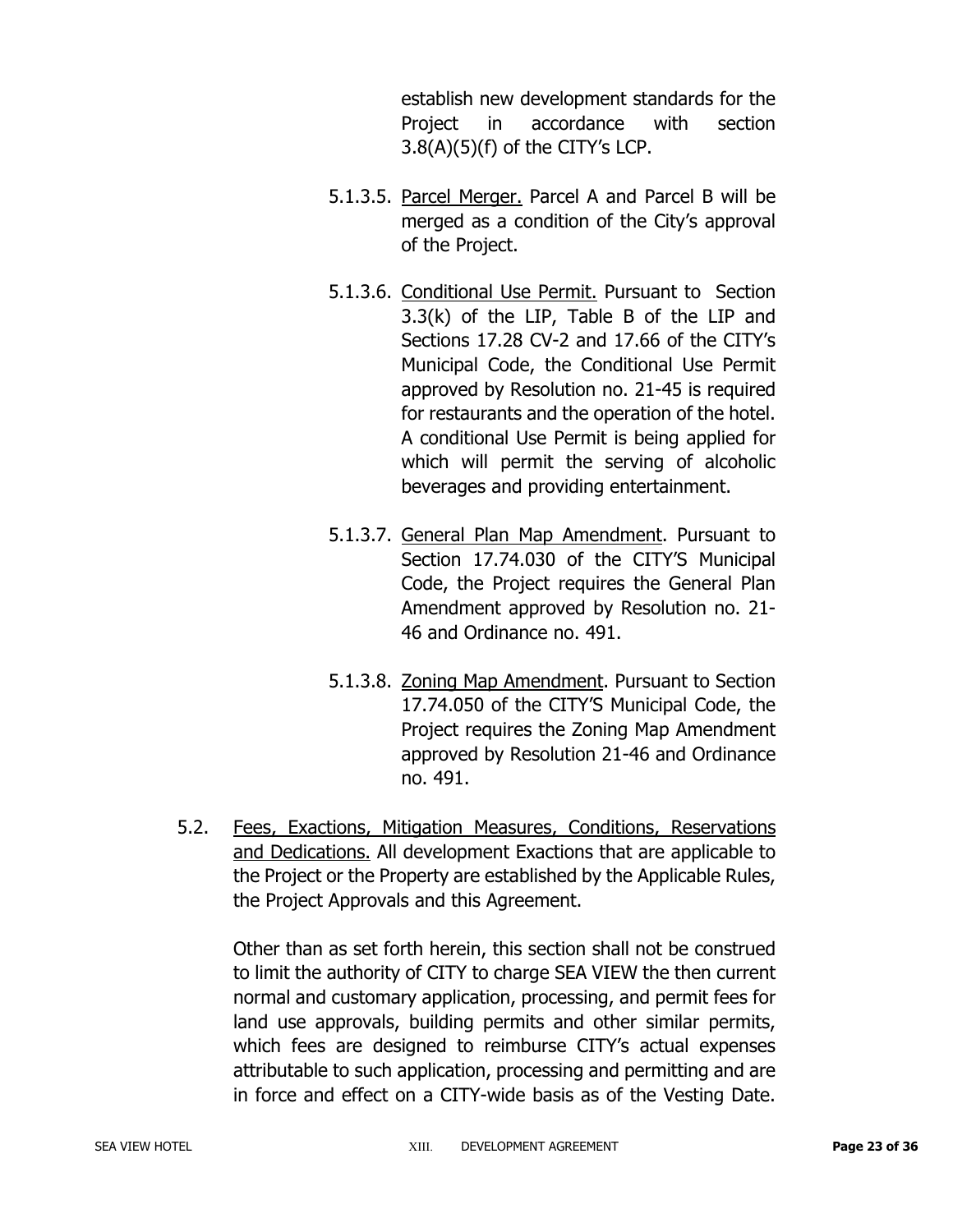SEA VIEW waives any and all rights it may have to challenge development fees that are in force as of the Vesting Date.

SEA VIEW retains the right to challenge amended or increased development fees enacted after the Vesting Date.

- 5.3. Plan Review. Plans for each building of the Project, including plans for signage, trash enclosures and screening and landscaping, shall be reviewed and approved by the City's Planning and Building and Safety Director prior to issuance of a building permit; provided, however, that the sole purpose of such review shall be to verify consistency with this Development Agreement, Development Standards, Exceptions to the Standards as approved by the City Council, the Applicable Rules and Project Approvals.
- 5.4. CITY Processing of Permit Applications On An Expedited Basis. The CITY shall expedite the processing of all permits needed for the Project at SEA VIEWS expense, including, but not limited to, all plan checking, excavation, grading, building, encroachment and street improvement permits, certificates of occupancy, utility connection authorizations, and other permits or approvals necessary, convenient as appropriate for the grading, excavation, construction, development, improvement, use and occupancy of the Project in accordance with the CITY's accelerated plan check process under the Applicable Rules. Without limiting the foregoing, if requested by SEA VIEW, the CITY agrees to utilize contract planners and plan checkers (at SEA VIEW's sole cost), and any other reasonably available means, to expedite the processing of Project applications and approvals, including concurrent processing applications by various CITY departments.
- 5.5. Issuance of Building Permits. The CITY shall not unreasonably withhold or condition any ministerial permit provided SEA VIEW has satisfied all requirements for such permits.
- 5.6. Timing of Development. The Parties acknowledge that SEA VIEW cannot at this time predict when or the rate at which the Property will be developed. Such decisions depend upon numerous factors which are not within the control of SEA VIEW, such as market orientation and demand, interest rates, completion and other similar factors.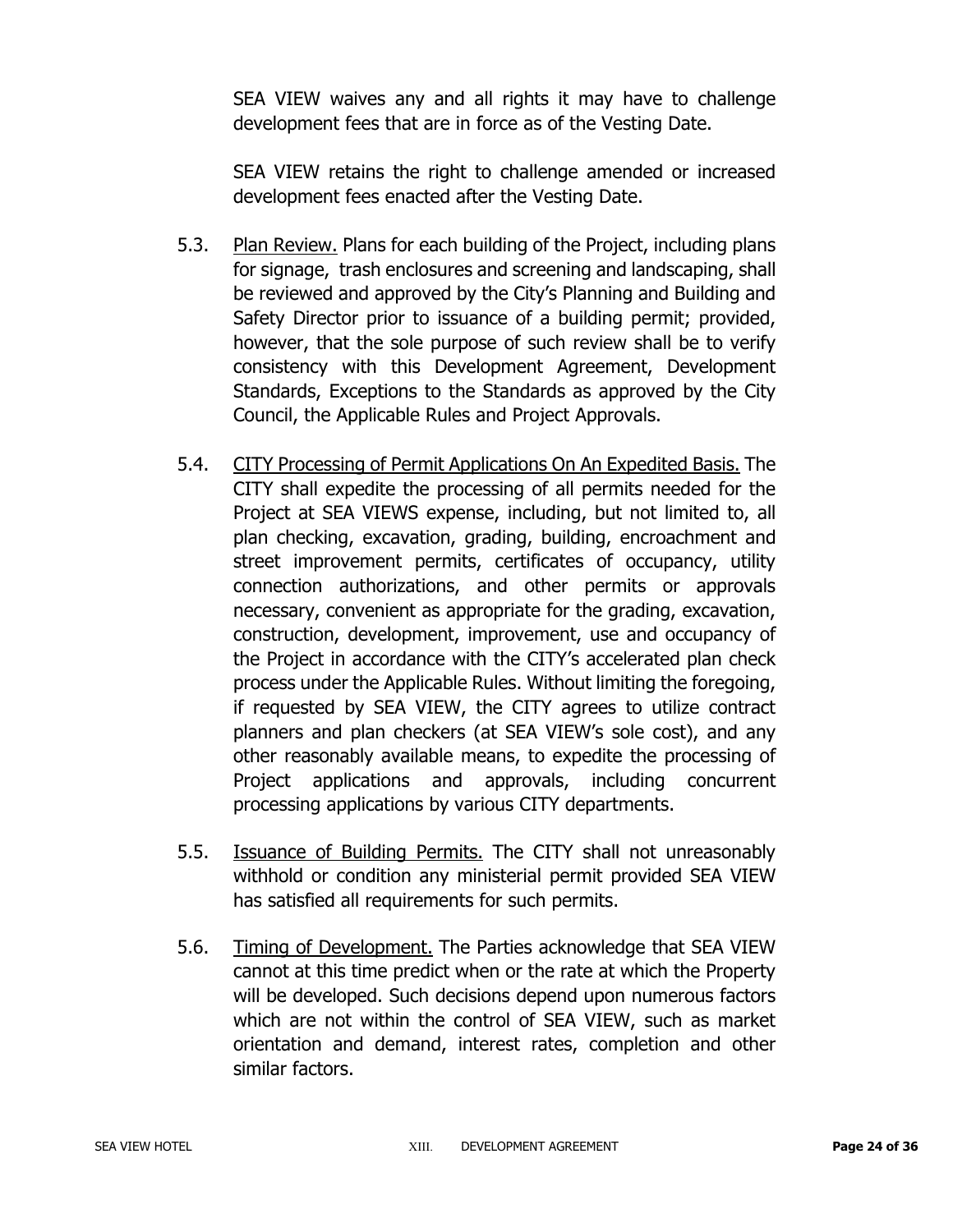In Pardee Construction Co. v. City of Camarillo (Pardee), 37 Cal.3d 465 (1984), the California Supreme Court held that the failure of the parties therein provide for the timing or rate of development resulted in a later-adopted initiative restricting the rate of development prevailing as against the parties' agreement. CITY and SEA VIEW intend to avoid the result in *Pardee* by acknowledging and providing that SEA VIEW shall have the right to develop the Property in such order and at such rate and times as SEA VIEW deems appropriate solely within the exercise of its subjective business judgement, but SEA VIEW shall have no obligation to develop the Project or the Property.

- 5.6.1. In furtherance of the Parties' intent, as set forth in this Section 5.6 no future amendment of any existing CITY ordinance or resolution, or future adoption of any ordinance, resolution or other action, that purports to limit the rate or timing of development over time or alter the sequencing of development phases, whether adopted or imposed by the City Council or through the initiative or referendum process, shall apply to the Property or the Project.
- 5.6.2. Moratorium. The CITY shall not impose a moratorium on the Property or Project unless the CITY has made legislative findings that there is a current and immediate threat to the public health, safety or welfare and that the approval of the entitlement sought by SEA VIEW would result in that threat to public health, safety or welfare, and provided that the CITY as otherwise complied with all applicable law.

# **6. PROJECT HEARINGS**

- 6.1. Hearing Schedule. The requirements for notice and hearing are governed by the applicable sections of the CITY's LCP and Municipal Code.
- 6.2. Coastal Commission. If the Project is considered by the California Coastal Commission, and during that consideration modified, then the matter shall be placed on the Planning Commission agenda and, if required, on the City Council agenda, consistent with legal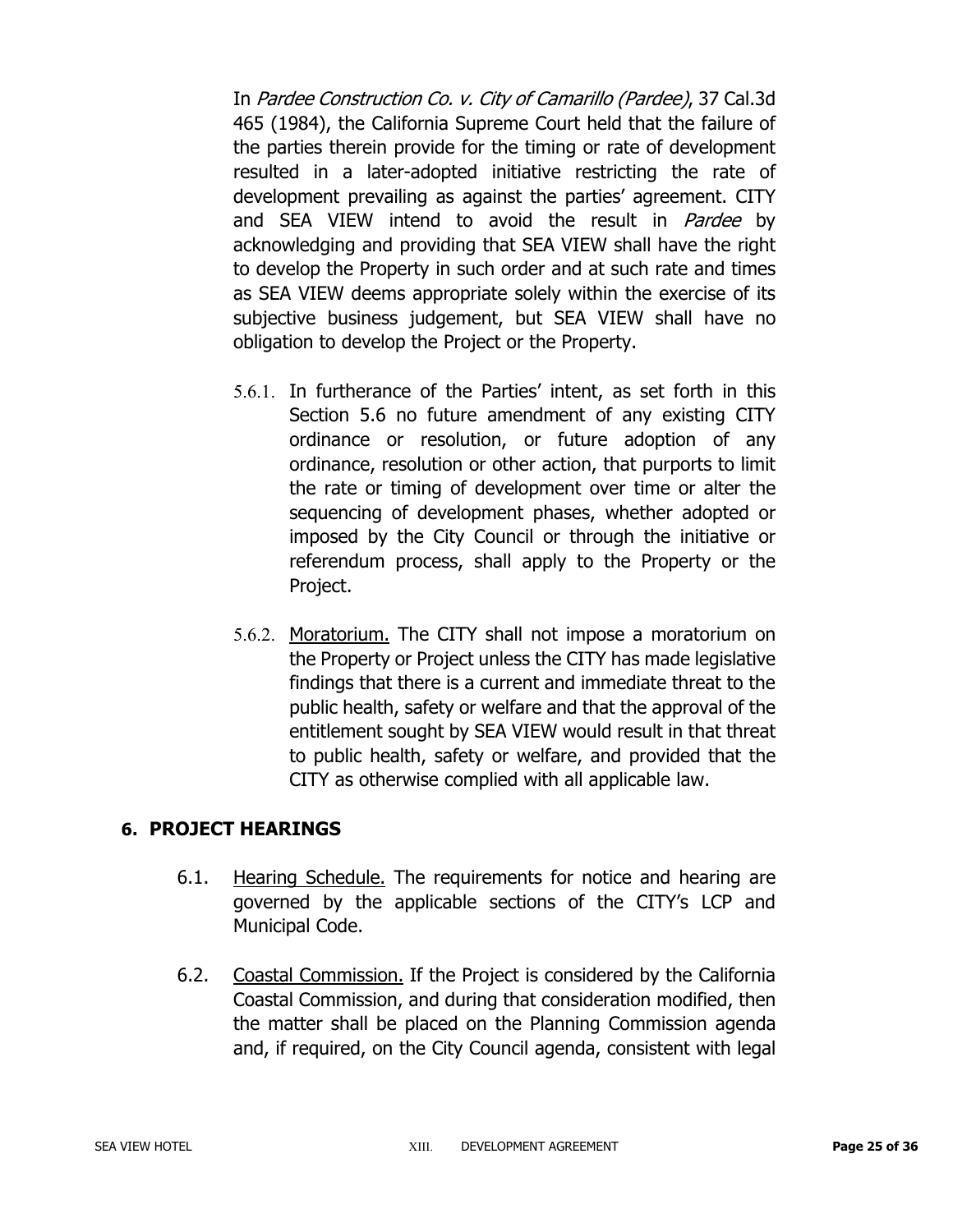noticing requirements, at the earliest reasonable opportunity, subject to Section 7.3.1.

6.2.1. If the Project is modified by the California Coastal Commission, SEA VIEW in its sole discretion may elect not to proceed with the hearing process. The CITY retains its legal discretion to disapprove a modified project after it conducts the required public hearing process.

# **7. DEFAULT AND REMEDIES**

- 7.1. Default. Either Party to this Agreement shall be deemed to have breached this Agreement if it materially breaches any of the provisions of this Agreement and the same is not cured within the time set forth in a written Notice of Violation from the nonbreaching Party to the breaching Party. The period of time to cure shall not be less than thirty days from the date that the Notice of Violation is deemed received; provided, however, that if the breaching Party cannot reasonably cure a default within the time set forth in the Notice of Violation, then the breaching Party shall not be in default if it commences to cure the default within the time limit and diligently effects the cure thereafter.
- 7.2. Specific Performance. The Parties acknowledge that money damages are inadequate, and specific performance and other nonmonetary relief are particularly appropriate remedies for the enforcement of this Agreement and are available to the Parties.

# **8. ADMINISTRATION OF AGREEMENT**

8.1. Appeal. Any decision by CITY staff concerning the interpretation or administration of this Agreement or the development of the Project or Property in accordance herewith, may be appealed by SEA VIEW to the Planning Commission, and thereafter, if necessary, to the City Council, following the procedures set forth in the CITY's Municipal Code. All determinations of the CITY's Planning Commission with respect to the Property or Project may be appealed to the City Council pursuant to such Municipal Code procedures. Final determinations by the City Council are subject to judicial review in accordance with California law.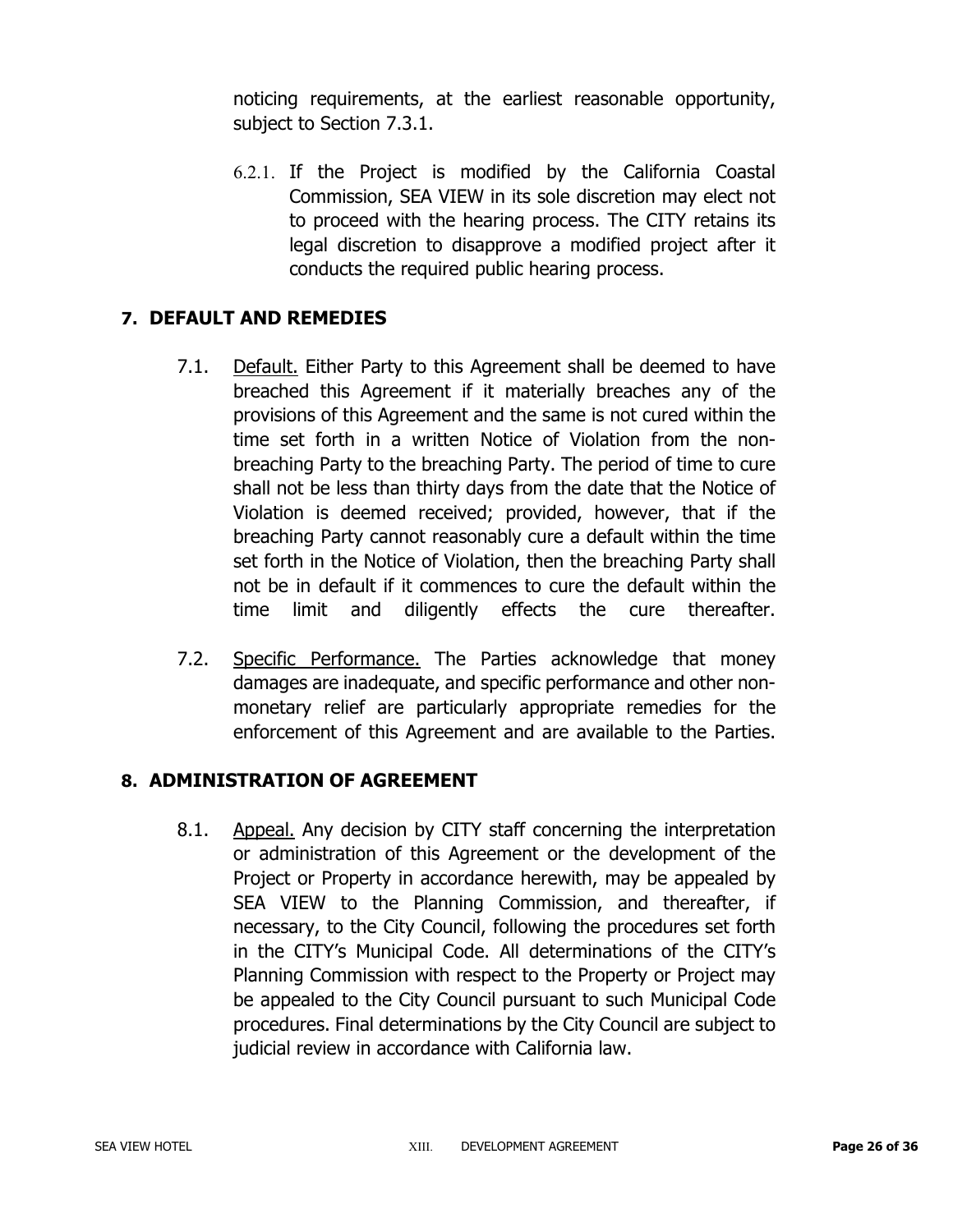8.2. No increase in FAR without modification of this Agreement. Any proposed modification of the performances of CITY or SEA VIEW which results in any increase in the total developable square footage of the entire Property in excess of the maximum FAR of .52 allowed under this shall not constitute a clarification but rather shall require an amendment of this Agreement.

## **9. TERMINATION**

- 9.1. This Agreement shall be deemed terminated and of no further effect upon the occurrence of any of the following events:
- 9.2. Expiration of the stated term of this Agreement except for its provisions that are stated to survive its termination.
	- 9.2.1. Entry of a final judgment after all appeals are concluded setting aside, voiding or annulling the adoption of the ordinance approving this Agreement.
	- 9.2.2. The adoption of a referendum measure overriding or repealing the ordinance approving this Agreement and the conclusion of any litigation, including appeal, upholding the measure overriding or repealing the ordinance that approved this Agreement.

# **10.INDEMNIFICATION/DEFENSE.**

- 10.1. SEA VIEW's Indemnification. SEA VIEW shall indemnify, defend, and hold harmless the CITY and its elected officials, appointed commissioners, officers, employees and agents from and against (i) any and all losses, liabilities, fines, penalties, costs, claims, demands, damages, injuries or judgments arising out of, or resulting in any way from, SEA VIEW's performance pursuant to this Agreement, except to the extent such is a result of the CITY's sole negligence, gross negligence or intentional misconduct, and (ii) any action or proceeding to attack, review, set aside, void or annul this Agreement or the Project Approvals, including without limitation, the CEQA determination.
- 10.2. Defense of Agreement. The CITY agrees at SEA VIEW's expense to, and shall timely take, all actions which are necessary or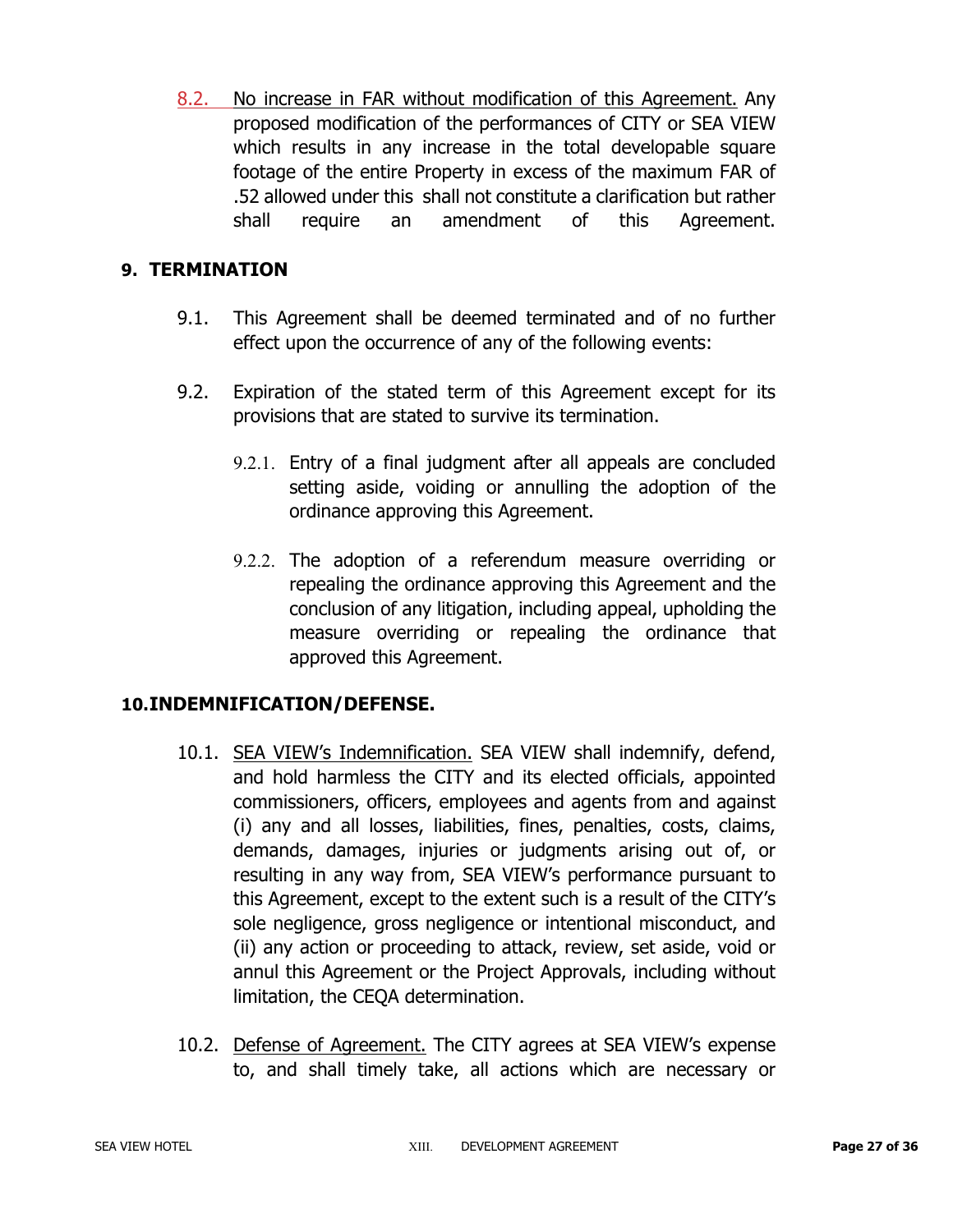required to uphold the validity and enforceability of this Agreement and the Applicable Rules.

The CITY may retain counsel of its choice or, at its sole discretion, demand that SEA VIEW provide counsel to provide such defense in which the event the CITY shall cooperate with such counsel.

- 10.2.1. If the City should engage the City Attorney to provide legal services for which SEA VIEW is financially responsible the rate per hour billed to SEA VIEW for the services of the City Attorney shall be the City Attorney's regular hourly rate billed to the CITY, with persons billing at a lesser rate billed to SEA VIEW at their actual rate billed to the CITY.
- 10.2.2. In defending such joint litigation, the CITY agrees that SEA VIEW's counsel may take the laboring oar to avoid duplicative work.
- 10.2.3. The CITY shall not settle any lawsuit attacking the Project Approvals, or other litigation implicating SEA VIEW, without SEA VIEW's written consent, obtained in advance.
- 10.3. This section 10 shall survive the termination of this Agreement.
- **11.TIME OF ESSENCE.** Time is of the essence for each provision of this Agreement of which time is an element.
- 12. NOTICES. As used in this Agreement, "notice" includes, but is not limited to, the communication of notice, request, demand, approval, statement, report, acceptance, consent, waiver, appointment or other communication required or permitted hereunder.
	- 12.1. All notices shall be in writing and shall be given by personal delivery, by deposit in the U.S. mail first class with postage prepaid, or by sending the same by overnight delivery service, or, registered or certified mail with return receipt requested, with postage and postal charges prepaid, or by facsimile, as follows:

If to CITY:

City Clerk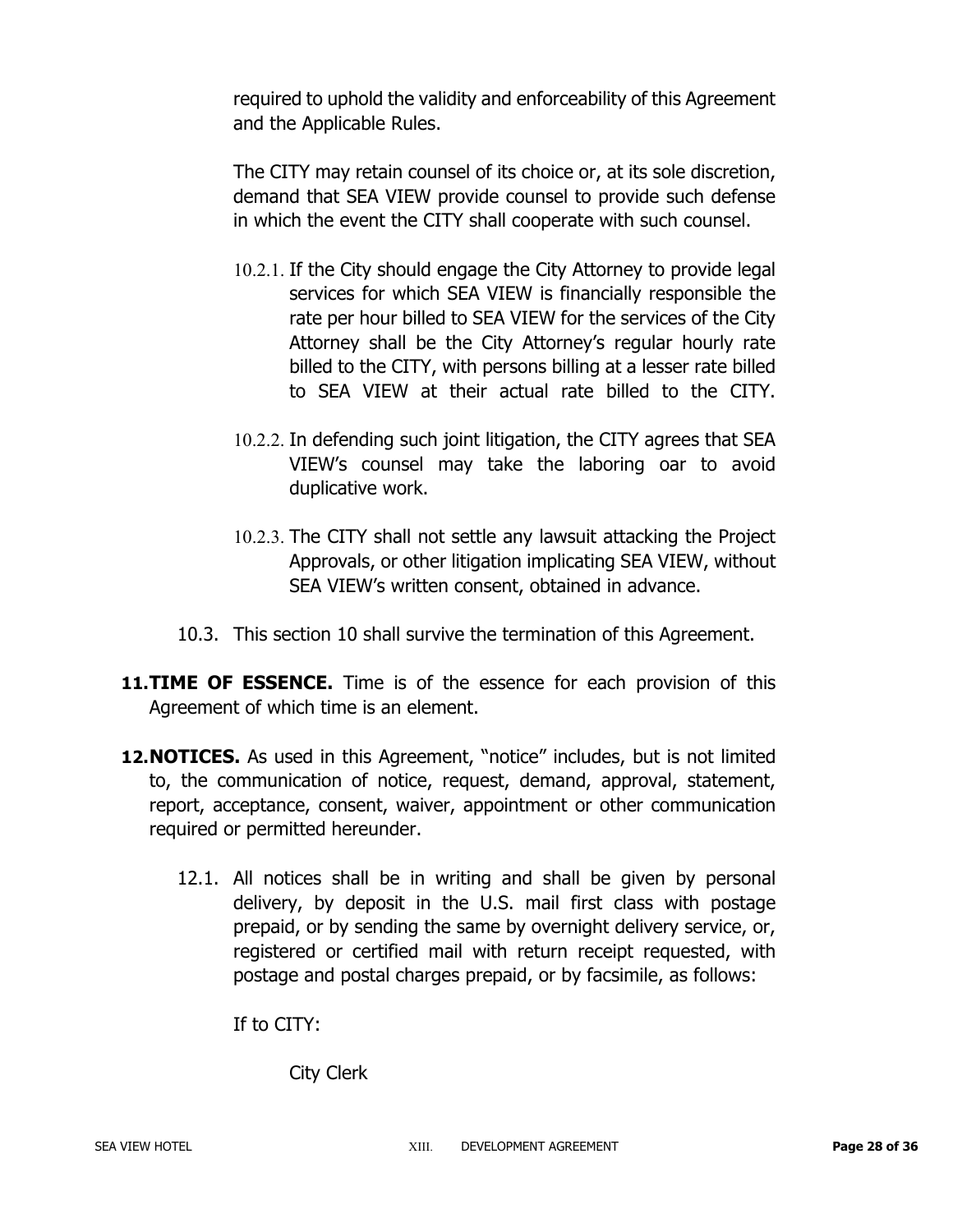City of Malibu 23815 Stuart Ranch Road Malibu, California 90265

With copies to:

The City Attorney: Trevor Rusin, Esq., Assistant City Attorney Best, Best & Krieger LLP 300 South Grand Ave., 25<sup>th</sup> Floor Los Angeles, CA 90071

If to SEA VIEW:

Sea View Terrace c/o Norman Haynie 22741 Pacific Coast Highway, Suite #400 Malibu, California, 90265

With copies to:

The Attorney for Sea View: Fred Gaines. Gaines & Stacey LLP 16633 Ventura Blvd., Suite 1220 Encino, CA 91436

12.2. Either Party may change its designated recipient, mailing address and/or facsimile number, by giving written notice of such change in the manner provided herein. All notices under this Agreement shall be deemed received on the earlier of the date personal delivery is affected or not date deposited in the mail or the delivery date shown on the return receipt, air bill or facsimile confirmation sheet.

# **13.MISCELLANEOUS PROVISIONS**

13.1. Payment by SEA VIEW. SEA VIEW shall pay the CITY \$800,000, as partial consideration of this Agreement, prior to the issuance of any construction permits for the Project<sub> $\bar{t}$ </sub>. 13.1.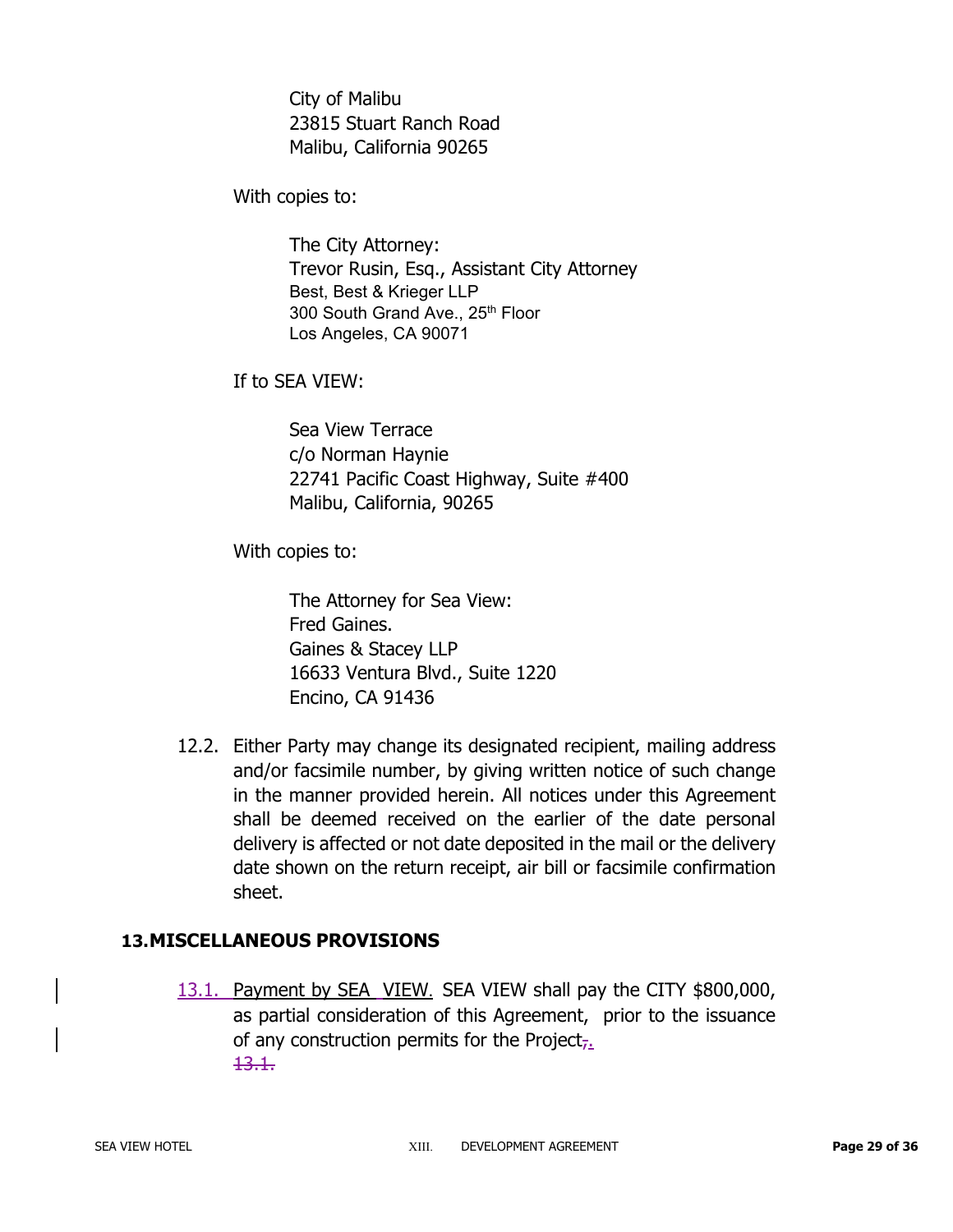- 13.2. Police Power. The parties acknowledge and agree that the City is restricted in its authority to limit its police power by contract and that the foregoing limitations, reservations and exceptions are intended to reserve to City all of its police power which cannot be so limited. This Agreement shall be construed to reserve to City all such power and authority which cannot be restricted by contract. As such, the City is under no obligation to approve any future entitlement requests, nor shall denial of such requests invalidate this Agreement.
- 13.3. Recordation of Agreement. This Agreement and any amendment or cancellation thereof shall be recorded with the County Recorder by the Clerk of the City Council within ten days of execution, as required by Government Code § 65868.5.
- 13.4. Entire Agreement. This Agreement, together with any other documents incorporated by reference and related exhibits and schedules, contains the sole and entire agreement between the Parties regarding the subject matter hereof, and supersedes all prior and contemporaneous agreements, understandings, representations and warranties, oral or written. This Agreement may only be amended, modified, supplemented, or clarified by an agreement in writing signed by both Parties and upon compliance with the provisions of Government Code section 65868.
- 13.5. Waiver. No waiver of any of the terms of this Agreement shall be binding, unless it is executed in writing by a duly authorized representative of the Party against whom enforcement of the waiver is sought and upon compliance with the provisions of Government Code § 65868. No waiver of any provision of this Agreement shall constitute a waiver of any other provision, whether or not similar; nor shall any such waiver constitute a continuing or subsequent waiver of the same provision.
- 13.6. Severability. If any provision of this Agreement is determined by a court of competent jurisdiction to be invalid or unenforceable. The remainder of this Agreement shall be effective to the extent the remaining provisions are not rendered impractical to perform, taking into consideration the purposes of this Agreement.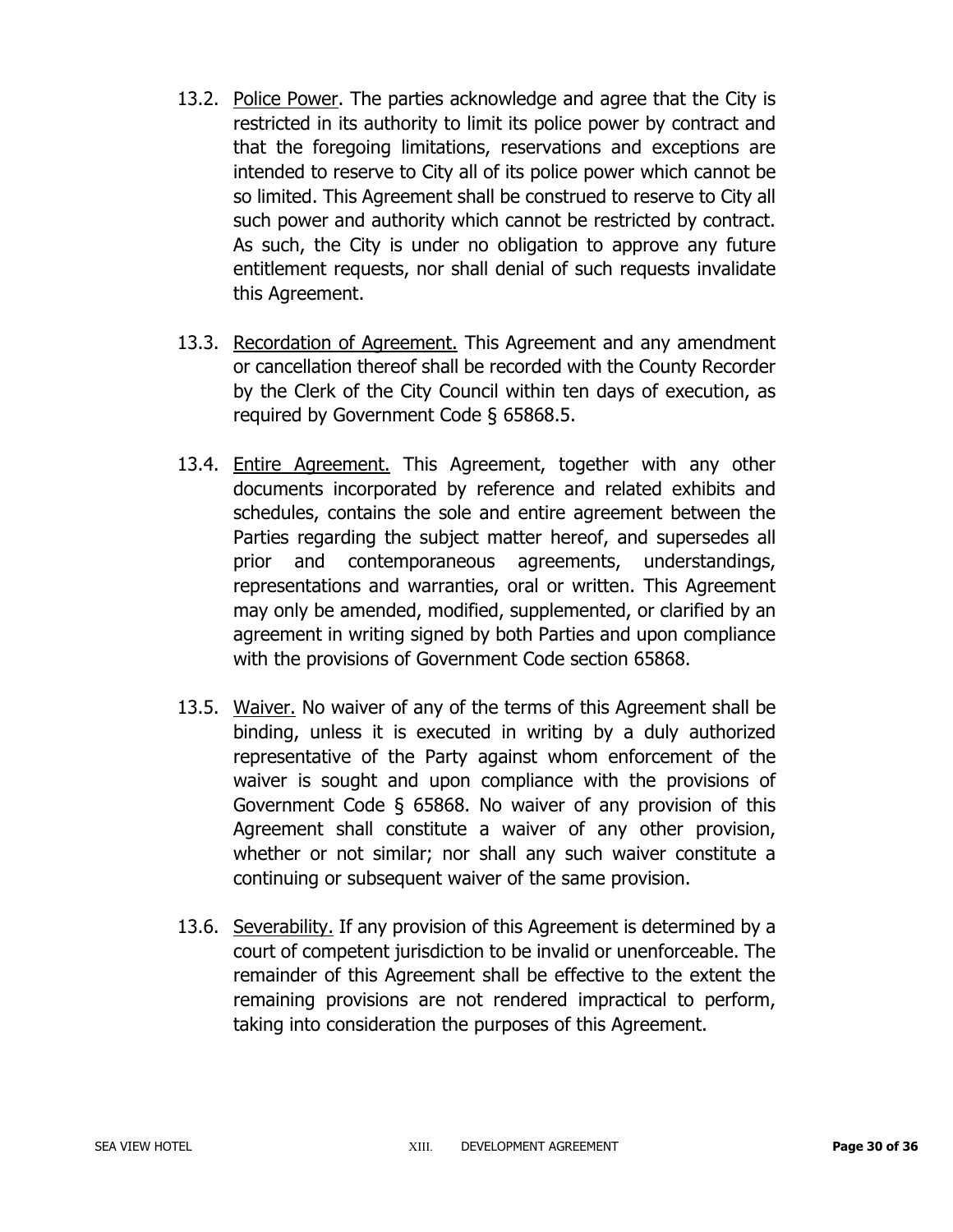- 13.7. Relationship of the Parties. Each Party acknowledges that, in entering into and performing under this Agreement, it is acting as an independent entity and not as an agent of any other Party in any respect. Nothing contained herein or in any document executed in connection herewith shall be construed as creating the relationship of partners.
- 13.8. No Third-Party Beneficiaries. This Agreement is made and entered into for the sole benefit of the Parties and their successors in interest. No other person or party shall have any right of action based upon any provision of this Agreement.
- 13.9. Cooperation Between CITY and SEA VIEW. CITY and SEA VIEW shall execute and deliver to the other all such other and further instruments and documents as may be reasonably necessary to carry out the purposes of this Agreement.
- 13.10. Rules of Construction. The captions and headings of the various sections and subsections of this Agreement are for convenience of reference only, and they shall not constitute a part of this Agreement for any other purpose or affect interpretation of the Agreement. Should any provision of this Agreement be found to conflict with any provision of the Applicable Rules or the Project Approvals or the Future Approvals, the provisions of this Agreement shall control.
- 13.11. Joint Preparation. This Agreement shall be deemed to have been prepared jointly and equally by the Parties, and it shall not be construed against any Party on the ground that the Party prepared the Agreement or caused it to be prepared.
- 13.12. Governing Law and Venue. This Agreement is made and entered into in the County of Los Angeles, California, and the laws of the State of California shall govern its interpretation and enforcement. Any action, suit or proceeding related to, or arising from, this Agreement shall be filed in the County of Los Angeles.
- 13.13. Counterparts. This Agreement may be executed in multiple counterparts, each of which shall be deemed an original, but all of which constitute one and the same instrument.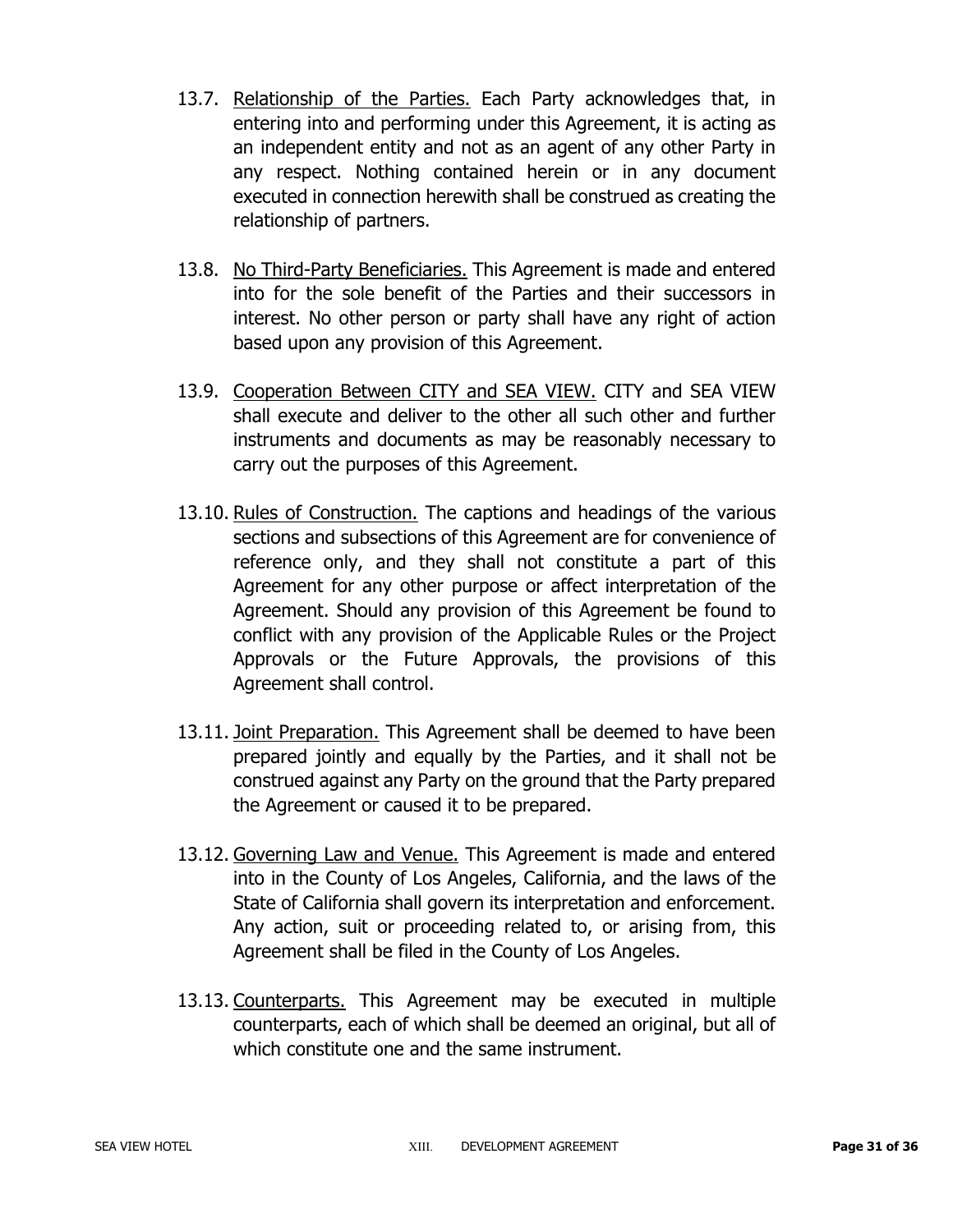- 13.14. Weekend/Holiday Dates. Whenever any determination is to be made or action to be taken on a date specified in this Agreement, if such date shall fall upon a Saturday, Sunday or federal or state holiday, the date for such determination or action shall be extended to the first business day immediately thereafter.
- 13.15. Not a Public Dedication. Except as otherwise expressly provided herein, nothing herein contained, or shown or graphically depicted on the approved plans for the Project, including without limitation all site plans and surveys, shall be deemed to be a gift or dedication of the Property, or of the Project, or any portion thereof, to the general public, for the general public, or for any public use or purpose whatsoever, it being the intention and understanding of the Parties that this Agreement be strictly limited to the development of the Project for the purposes herein expressed.

SEA VIEW shall have the right to prevent or prohibit the use of the Property, or the Project, or any portion thereof, including common area and building and improvements located thereon, by any person for any purpose which is not consistent with the development of the project. Any portion of the Property conveyed to the CITY by SEA VIEW as provided herein shall be held and used by the CITY only for the purposes contemplated herein or otherwise provided in such conveyance, and the CITY shall not take or permit to be taken (if within the power or authority of the CITY) any action or activity with respect to such portion of the Property that would deprive SEA VIEW of the material benefits of this Agreement, or would in any manner interfere with the development of the Project as contemplated by this Agreement.

- 13.16. Singular and Plural. As used herein, the singular of any word includes the plural.
- 13.17. Excusable Delays. Performance by any Party of its obligations hereunder shall be excused during any period of "Excusable Delay," as hereinafter denied provided that the Party claiming the delay gives notice of the delay to the other Party as soon as reasonably possible after the same has been ascertained.

For purposes hereof, Excusable Delay shall mean delay that directly affects, and is beyond the reasonable control of, the Party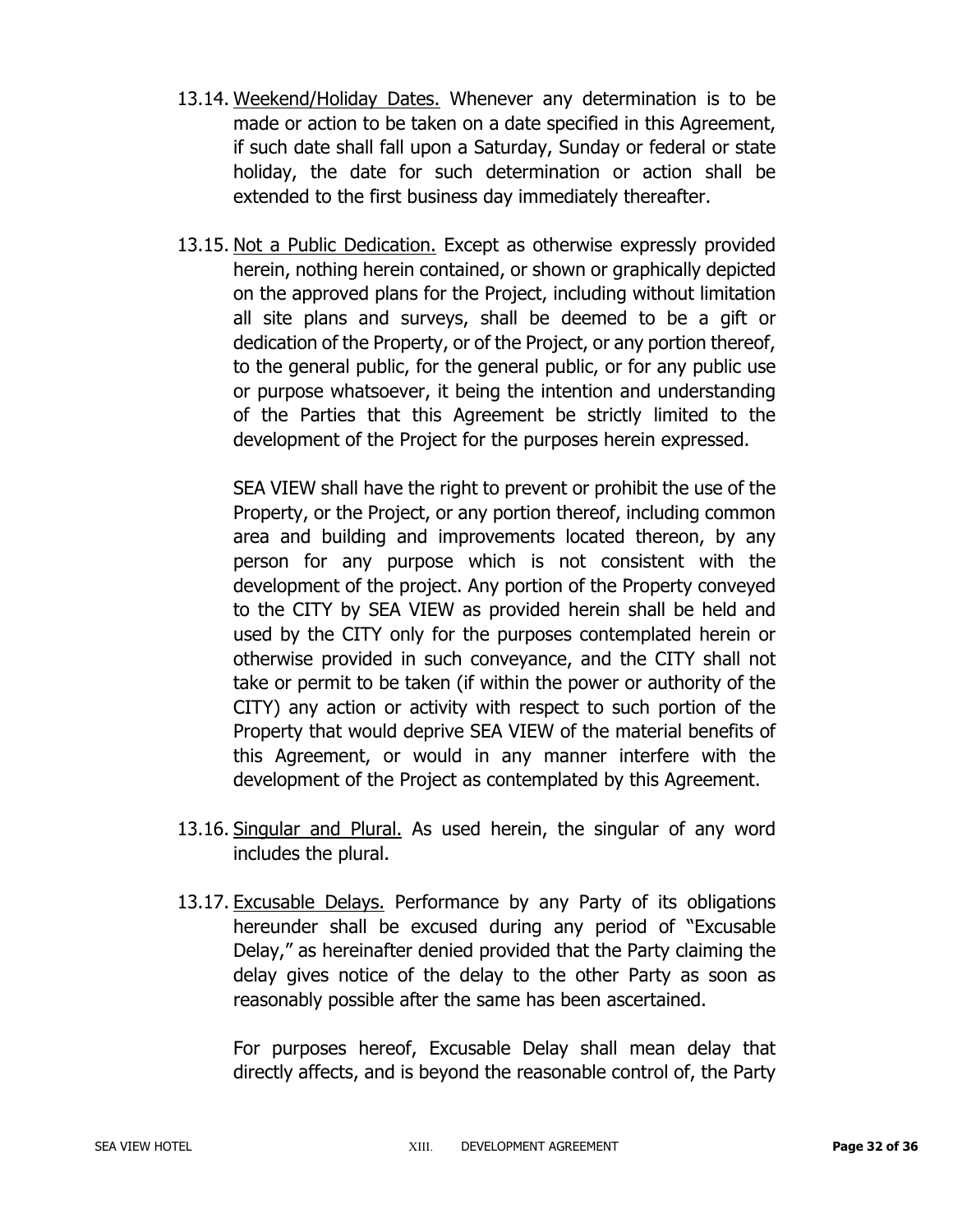claiming the delay, including without limitation: (a) act of God; (b) civil commotion; (c) riot; (d) strike, picketing or other labor dispute; (e) shortage of materials or supplies; (f) damage to work in progress by reason of fire, flood, earthquake, or other casualty; (g) reasonably unforeseeable delay caused by a reasonably unforeseeable restriction imposed or mandated by a governmental entity other than CITY; (h) litigation brought by a third party attacking the validity of this Agreement, a Project Approval, a Future Approval or any other action necessary for development of the Property, (a) delays caused by any default by CITY or SEA VIEW hereunder, or (b) delays due to presence or remediation of hazardous materials. The term of this Agreement shall be extended by any period of Excusable Delay.

- 13.18. Mutual Covenants. The covenants contained herein are mutual covenants and also constitute conditions to the concurrent or subsequent performance by the Party benefited thereby of the covenants to be performed hereunder by such benefited Party.
- 13.19. Successors in Interest. The burdens of this Agreement shall be binding upon, and the benefits of this Agreement shall inure to, all successors in interest to the Parties to this Agreement. All of the provisions, agreements, rights, power, standards, terms, covenants, and obligations contained in this Agreement shall be binding upon the Parties and their respective heirs, successors, and assignees, devises, administrators, representatives, lessees, and all other persons acquiring the Property, or any portion thereof, or any interest therein, whether by operation of law or in any manner whatsoever, and shall inure to the benefit of the Parties and their respective heirs, successors and assignees. All of the provisions of this Agreement shall be enforceable as equitable servitudes and constitute covenants running with the land pursuant to applicable laws, including, but not limited to, Section 1468 of the Civil Code of the State of California. Each covenant to do, or refrain from doing, some act on the Property hereunder, (a) is for the benefit of such properties and is a burden upon such properties, (b) runs with such properties, and (c) is binding upon each Party and each successive owner during its ownership of such properties or any portion thereof, and each person having any interest therein derived in any manner through any owner of such properties, or any portion thereof, and shall benefit each Party and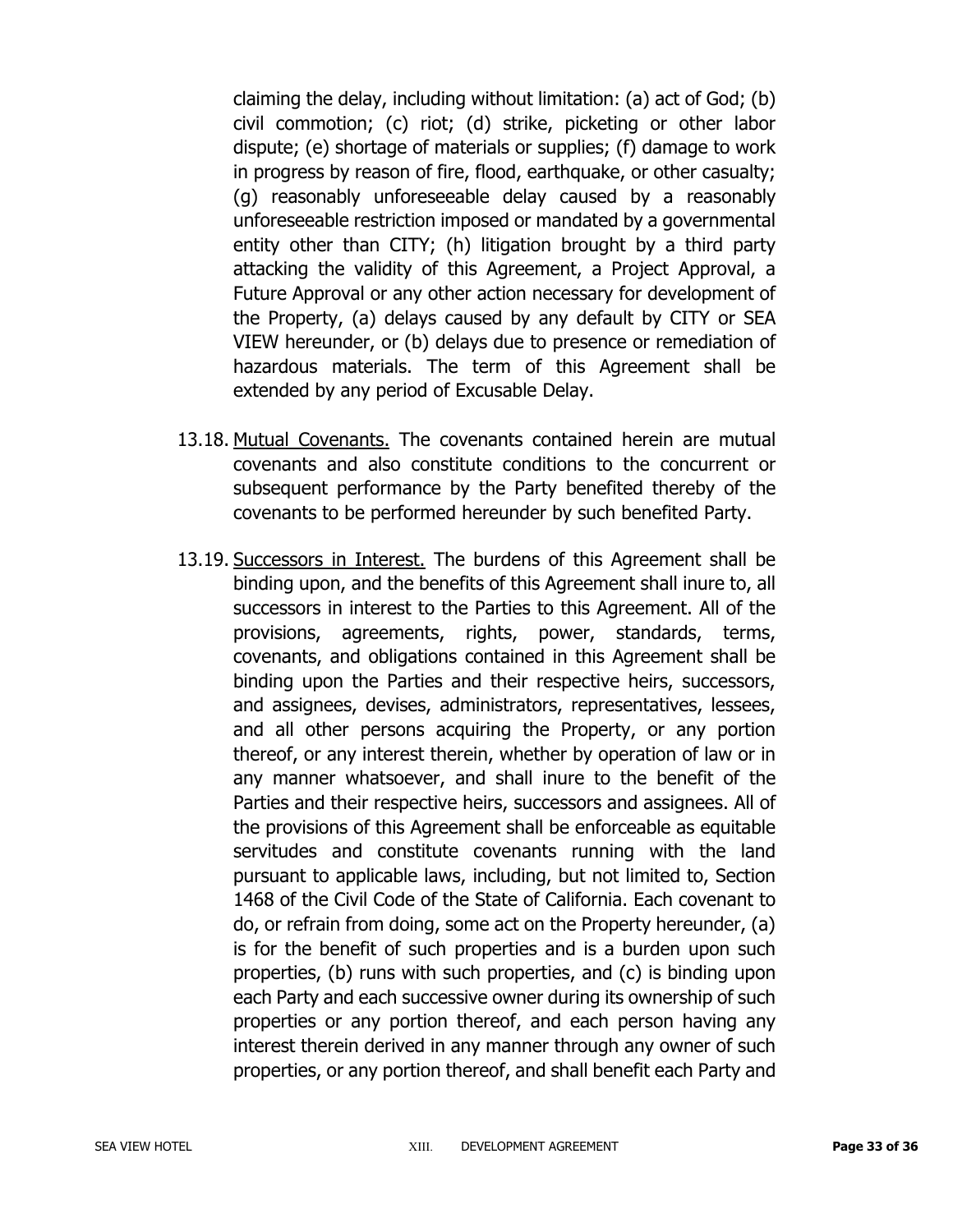its Property hereunder, and each other person succeeding to an interest in such properties.

13.20. Further Actions and Instruments. Each of the Parties shall cooperate with and provide reasonable assistance to the other in the performance of all obligations under this Agreement and the satisfaction of the conditions of this Agreement. Upon the request of either Party at any time, the other Party shall promptly execute, with acknowledgement or affidavit if reasonably required, and file or record any reasonably required instruments and writings, and take any actions as may be reasonably necessary under the terms of this Agreement to carry out the intent and to fulfill the provisions of this Agreement and to evidence or consummate the transactions contemplated by this Agreement.

### 13.21. Authority to Execute.

- 13.21.1. The persons signing below on behalf of SEA VIEW warrant and represent that they have the authority to bind SEA VIEW and that all necessary partners, managing members, board of directors, shareholders, or other approvals have been obtained.
- 13.21.2. The persons signing below on behalf of the CITY warrant and represent that they have the authority to bind the CITY and that all necessary approvals from the City Council have been obtained.
- 13.21.3. Exhibits. All Exhibits attached to this Agreement are hereby incorporated by reference as if set forth in full.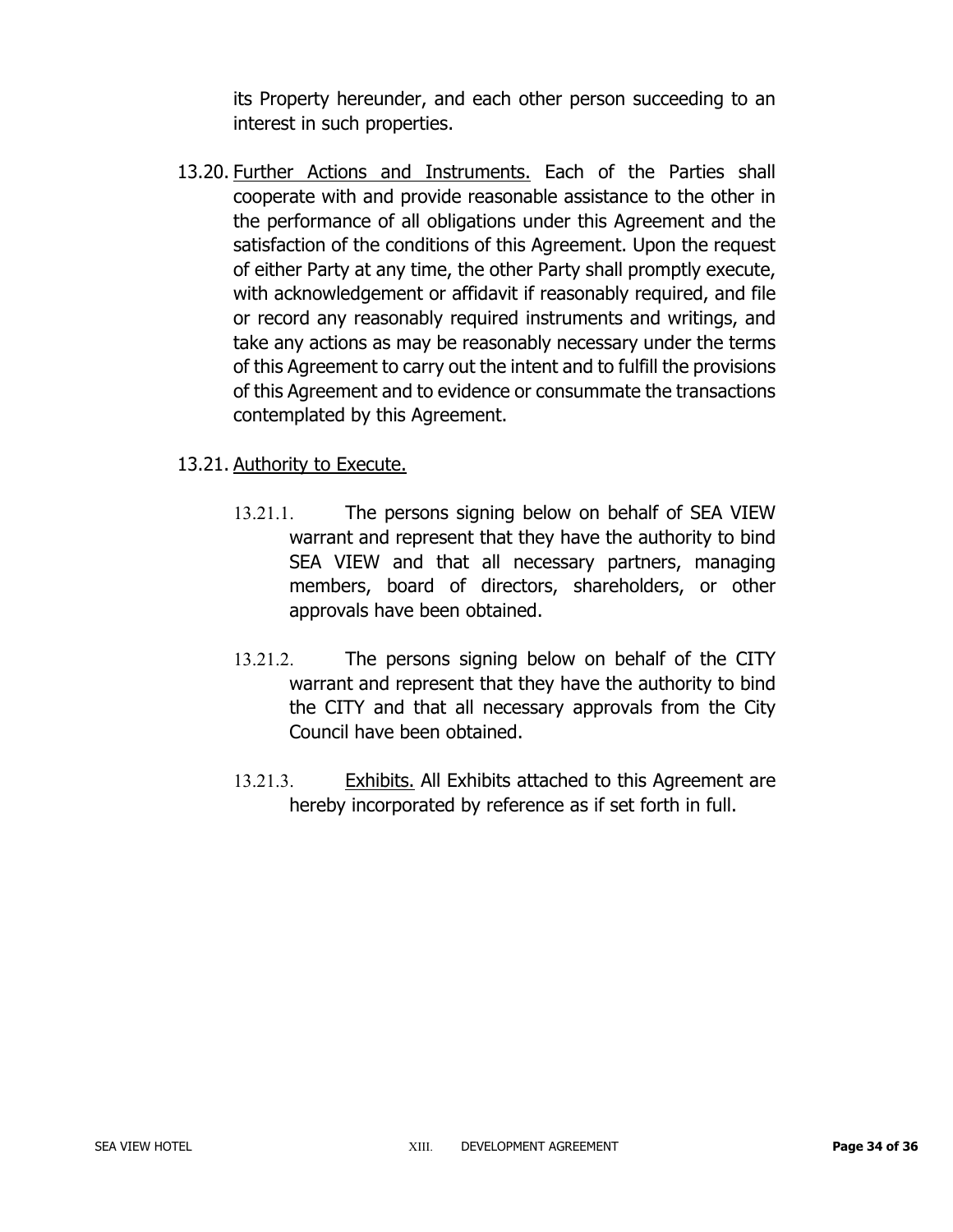# IN WITNESS THEREOF, the Parties hereto have executed this Agreement on the day and year set forth below.

| <b>CITY OF MALIBU</b> |                 |  |
|-----------------------|-----------------|--|
|                       |                 |  |
| Dated:                | Bv:             |  |
|                       | Mayor of Malibu |  |

| ATTEST:             |  |
|---------------------|--|
|                     |  |
|                     |  |
| (SEAL)              |  |
|                     |  |
|                     |  |
|                     |  |
|                     |  |
|                     |  |
|                     |  |
| APPROVED AS TO FORM |  |
|                     |  |
| By:                 |  |

Counsel for the CITY